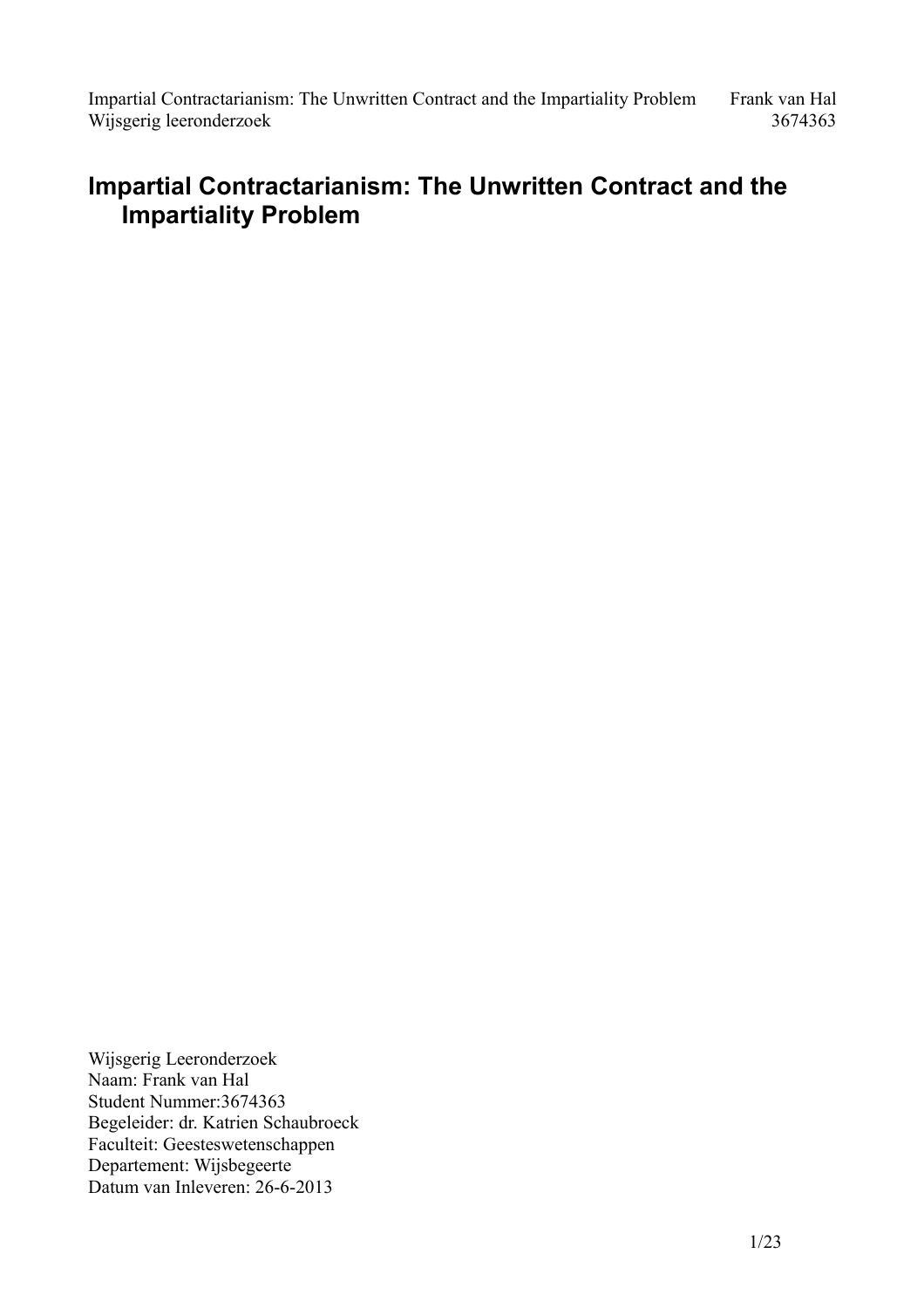# **Impartial Contractarianism: The Unwritten Contract and the Impartiality Problem**

Within philosophical ethics contractarianism, the idea that morality is based on a social contract, is an old tradition, dating back to antiquity. In Plato's *Republic*, Glaucon suggests that morality is based on an agreement between people not to inflict injustice on each other. <sup>[1](#page-1-0)</sup> However the most famous account of is probably Thomas Hobbes' *Leviathan*, where Hobbes proposes that in order to escape a state of nature, where each person is constantly under threat of assault, deception or death by others, people form a social contract with each other. As part of this contract they instate an absolute monarch, or sovereign as Hobbes calls this figure, to enforce the contract through the use of fear and force against those who would undermine it. Despite its age contractarianism is still adhered to today. In contemporary philosophy influential contractarian theories have been provided by philosophers like John Rawls, David Scanlon, David Gauthier, and Nicolas Southwood.<sup>[2](#page-1-1)</sup> Modern day contractarianism has a variety of branches inside it, the two most important streams of thought being Hobbesian contractarianism, which tends to argue that the social contract serves to implement morality as a way of constraining people from causing each other harm, and Kantian contractarianism in which the social contract is a hypothetical one based on a Kantian conception of people as rational agent and members of a kingdom of ends.

Despite its venerable history and contemporary adaptations, contractarianism is not free of criticism both from without and within. In this paper I will address one criticism leveled from within contractarian thought against Hobbesian contractarianism: the Impartiality Problem.<sup>[3](#page-1-2)</sup> This problem states that by trying to base itself on an instrumental conception of rationality, with a focus on individual gain, Hobbesian contractarian theories are incapable of providing an adequate account of morality's demand for the moral agent to be impartial as to who deserves to be treated moral. My ultimate goal in this paper is to propose a Hobbesian or at the very least Hobbesianesque contractarian theory that I believe is capable of dealing with the impartiality problem in an adequate way. I will do this by showing how individuals that can only be included into morality through impartiality can be included, not as fellow individuals but as fellow members of a moral society.

In order to reach my argument I will explain the issues of impartiality by first describing one version of Hobbesian contractarianism, as provided by Gauthier, which is probably the most influential contemporary account of Hobbesian contractarianism. Following this I will describe the problem of impartiality, including what it entails and why it is important, through a description of Southwood's contractarian thesis, which levels the impartiality objection against Gauthier's theory. After describing Southwood's objections to Hobbesian contractarianism, I will provide some arguments against both Southwood and Gauthier, as well as some remarks on their respective theories. Finally I will propose my alternative interpretation of a Hobbesian social contract theory and explain why taking persons as a fellow member of society rather than mere individuals can justify moral impartiality in Hobbesian contractarianism. My in this venture will be to at least remove one obstacle for the plausibility of Hobbesian social contract theories in general, and my own in particular.

<span id="page-1-0"></span><sup>1</sup> Plato, *Republic*, 358b-359b. I owe this point to David Gauthier, see David Gauthier, *Morals By Agreement*, (Oxford: Clarendon Press,1986), p10.

<span id="page-1-1"></span><sup>2</sup> Although Rawls' contractarian theory is politically philosophical rather than ethical in nature, the influential status it has as a contractarian theory makes it worth mentioning.

<span id="page-1-2"></span><sup>3</sup> The impartiality problem is also known as the impartiality objection, I will use the term "impartiality problem" in this essay however, treating the terms as interchangeable.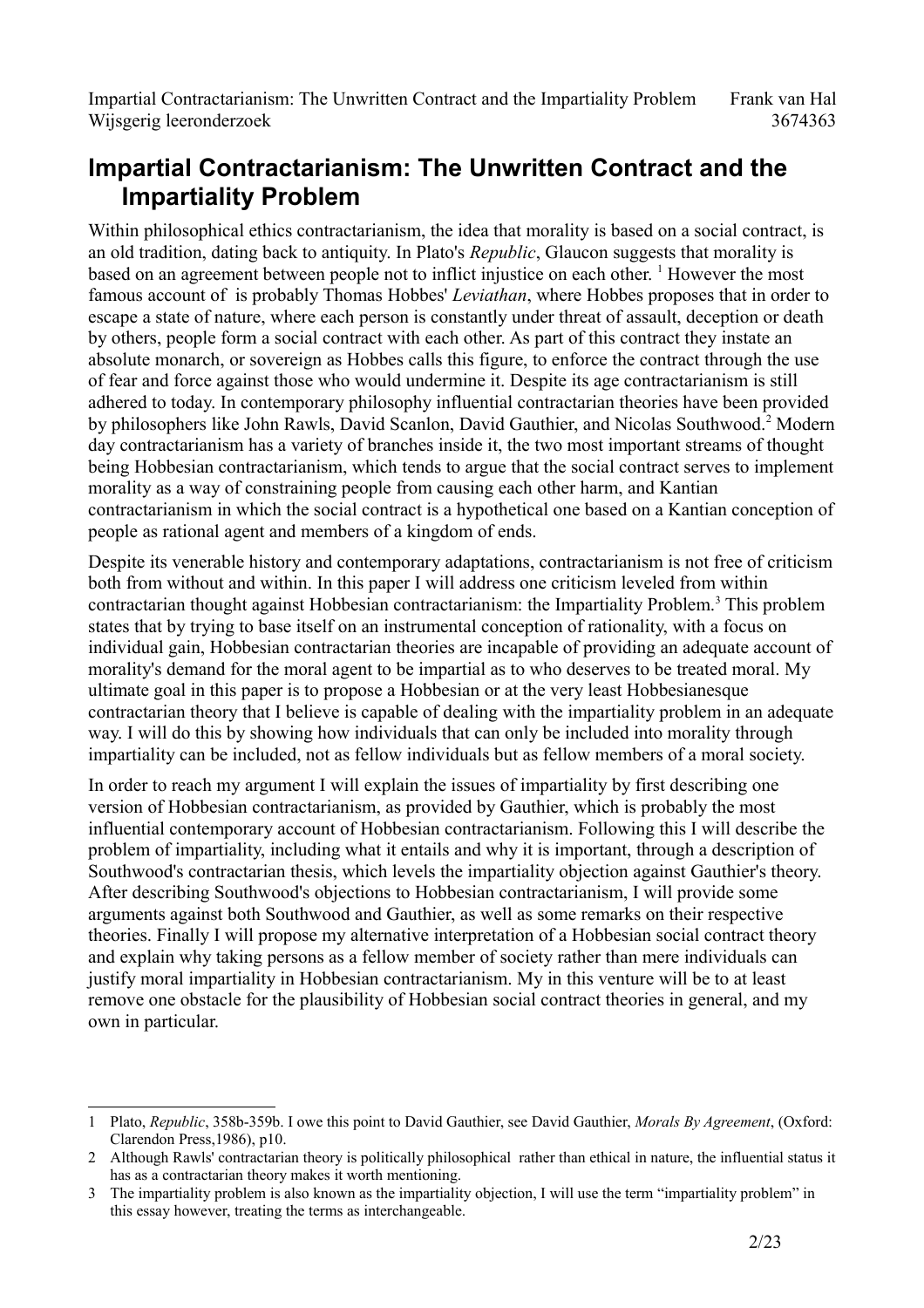## **1. Gauthier and Modern Hobbesian Contractarianism.**

Early on in *Morals by Agreement* Gauthier makes the claim that morality can only be based on self-interest and can be valid only insofar as it serves self-interest.<sup>[4](#page-2-0)</sup> This claim coincides with this aim to make a moral theory based on his conception of rationality, even if this moral theory deviates from every day morality.<sup>[5](#page-2-1)</sup> Gauthier's conception of rationality is one based on economic models of minimax: It is rational for an individual to try and get a maximal gratification of preferences for a minimal cost.<sup>[6](#page-2-2)</sup> A result of this is that impartiality, the notion that morality is impartial to non-moral aspects such as differences in wealth or power,<sup> $7$ </sup> is not particularly necessary according to Gauthier, at least not at a fundamental level. Any obligations are derived from the benefits of mutual agreement to cooperation after all, which is only possible if the persons I make the agreement with are capable of being part of a cooperation that benefits me.<sup>[8](#page-2-4)</sup> Gauthier's rejection of impartiality as important for a moral description seems to go against the intuition that, when properly understood, morality is impartial to such non-moral factors. However Gauthier seeks to provide an account of which moral constraints we could rationally accept, rather than trying to make an account of morality that is compatible with every day moral intuition.<sup>[9](#page-2-5)</sup>

## *1.1: Gauthier and Rationality*

To leave the description of rationality at such a preliminary stage would be unfair towards Gauthier, who spends the majority of the book refining what it means to be rational through maximization and investigating the consequences this has for morality. If we are to have an accurate view as to what extent Gauthier is capable of accurately describing the impartial aspects of morality, we should have a better look at how exactly Gauthier envisages rationality to work.

Gauthier bases his theory on actual beliefs rather than hypothetical notions of informed preference. He gives the example of Gertrude from Shakespeare's Hamlet, who drank a cup of poison, expecting it to be wine. This, Gauthier states, was not an irrational thing of her to do, since she did not know that she was drinking a cup of poison, instead believing she could sate her desire for wine by drinking the contents of the cup.[10](#page-2-6) Indeed, Gauthier states that to suppose that people might have preferences beyond their beliefs is implausible. This is because our preferences are based on our beliefs.<sup>[11](#page-2-7)</sup> The Doctor's choice to try apples after regenerating for the  $11<sup>th</sup>$  time was based on the belief that apples tasted good.<sup>[12](#page-2-8)</sup> This was true for his  $10<sup>th</sup>$  incarnation, but the  $11<sup>th</sup>$  Doctor found that this belief did not hold for his new shape. He had no way of knowing that he would consider apples to be rubbish, until he tasted one. It is however necessary for preferences to hold up against both reflection and experience.<sup>[13](#page-2-9)</sup> If the Doctor had been able to reflect that he would no longer like apples, it would have been irrational for him to have tried an apple. It would have similarly been irrational for the Doctor to have a preference for eating an apple if he already knew that he, at least in this regeneration, hated them, because he had tasted them before.

<span id="page-2-0"></span><sup>4</sup> Gauthier, *Morals by Agreement,* pp5-6.

<span id="page-2-1"></span><sup>5</sup> Gauthier, *Morals by Agreement,* p6.

<span id="page-2-2"></span><sup>6</sup> Gauthier, *Morals by Agreement,* p7.

<span id="page-2-3"></span><sup>7</sup> I will discuss impartiality a bit further when discussing Southwood's Impartiality Objection later on in this essay.

<span id="page-2-4"></span><sup>8</sup> Gauthier, *Morals by Agreement,* p17.

<span id="page-2-5"></span><sup>9</sup> Gauthier, *Morals by Agreement,* p6.

<span id="page-2-6"></span><sup>10</sup> Gauthier, *Morals by Agreement,* p29.

<span id="page-2-7"></span><sup>11</sup> Gauthier, *Morals by Agreement,*pp29-30.

<span id="page-2-8"></span><sup>12</sup> "The Eleventh Hour", *Doctor Who*, Youtube, BBC, 2010, <URL[=http://www.youtube.com/watch?](http://www.youtube.com/watch?v=TQuCP0GJHf4) [v=TQuCP0GJHf4>](http://www.youtube.com/watch?v=TQuCP0GJHf4) (viewed April 23, 2013)

<span id="page-2-9"></span><sup>13</sup> Gauthier, *Morals by Agreement,*p33.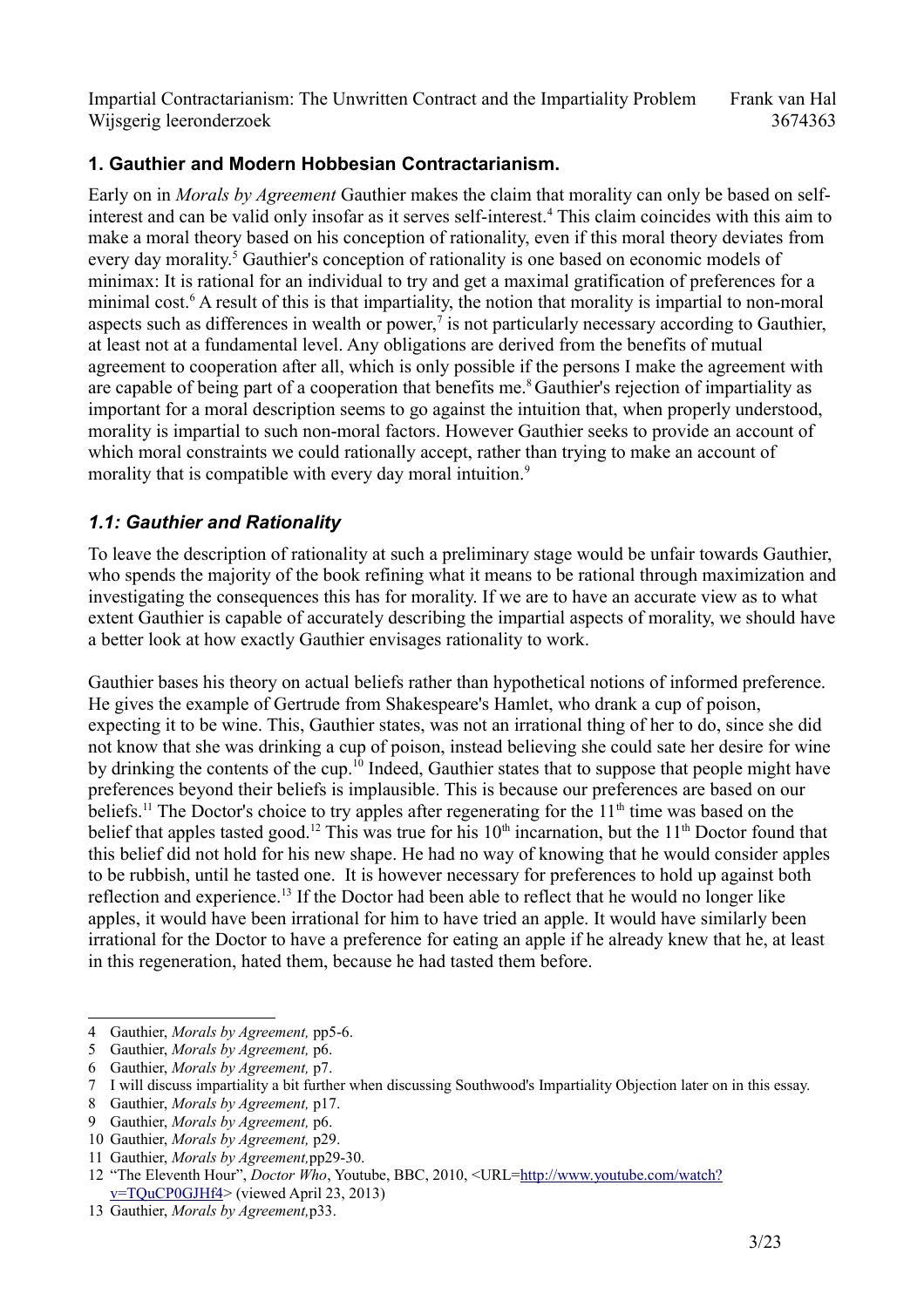A reason given by Gauthier for choosing preferences over interests is because preferences and interests do not always coincide. To express an interest, according to Gauthier, is nothing more than expressing a preference for a certain state of affairs. If this is not admitted, Gauthier states, there would be a "divergence between expressed and revealed preferences."<sup>[14](#page-3-0)</sup> A further argument Gauthier provides in support of his claim that we should judge whether or not something is rational is based on preferences, rather than interests is the idea that if interests are indeed based on subjective preferences, they themselves cannot be subject independent and objective.<sup>[15](#page-3-1)</sup>

Similarly Gauthier rejects happiness or satisfaction as a criterion for rationality. His first issue with a concept like happiness as the base for rationality is that it seems next to impossible to define happiness in any measurable way.<sup>[16](#page-3-2)</sup> But even if this were possible, Gauthier foresees two problems that follow from this: Either satisfaction of preferences and enjoyment do not always coincide, in which case there might be situations where enjoyment does not hold up as the preferred thing after being reflected upon. Or preferences are solely concerned with enjoyment so the amount of enjoyment I expect to receive from something correlates with how much I would prefer it, regardless of other factors.[17](#page-3-3)

Another, final form of rationality Gauthier rejects is prudential rationality. He does this on the grounds that it, even after reflecting on a preference not to do the prudential thing right now, it does not mean we will not do it later. Based on his concept of rationality as being preference based he thus rejects prudence as being a relevant criterion for judging someone irrational. [18](#page-3-4) This however does not mean that a prudent person is necessarily irrational, rather Gauthier insists that a preference that holds up against reflection while simultaneously not being prudential is still rational.[19](#page-3-5) In addition Gauthier attacks the notion of the seeing the future as rationally neutral, which is important for both interest-based, and prudence-based notions of rationality. Gauthier's reasoning behind rejecting future neutrality is based on idea that a person only identifies with her future self insofar her current preferences allow it, regardless of the contents of these preferences.<sup>[20](#page-3-6)</sup>

## *1.2 Gauthier's Morality from Market Failure*

Gauthier sees our ability to maximize our preferences as a market situation, which in an idealized and undistorted situation is a perfectly competitive market. Gauthier sees such a perfectly competitive market as creating a natural harmony between the interests of individuals, thus avoiding constraints as is the case in a prisoner's dilemma. Although Gauthier considers the perfectly competitive market to be preferable, this does not mean he claims that it is always possible.<sup>[21](#page-3-7)</sup> Indeed morality is a necessity as a result of the market failure that would result from a situation where the actual market of preferences displays imperfections.<sup>[22](#page-3-8)</sup> The perfectly competitive market would, according to Gauthier, be free of force and fraud and the actions of others would, for the purpose of calculating our own choices be fixed.<sup>[23](#page-3-9)</sup> The ultimate goal of the perfectly competitive market is, according to Gauthier, to reach an optimal equilibrium in which no one can become better off

<span id="page-3-0"></span><sup>14</sup> Ibid.

<span id="page-3-1"></span><sup>15</sup> Gauthier, *Morals by Agreement,*p34.

<span id="page-3-2"></span><sup>16</sup> Gauthier, *Morals by Agreement,*p35.

<span id="page-3-3"></span><sup>17</sup> Gauthier, *Morals by Agreement,*pp35-36.

<span id="page-3-4"></span><sup>18</sup> Gauthier, *Morals by Agreement,*p37.

<span id="page-3-5"></span><sup>19</sup> Gauthier, *Morals by Agreement,*p37.

<span id="page-3-6"></span><sup>20</sup> Gauthier, *Morals by Agreement,*p38.

<span id="page-3-7"></span><sup>21</sup> Gauthier, *Morals by Agreement,*p84.

<span id="page-3-8"></span><sup>22</sup> Ibid.

<span id="page-3-9"></span><sup>23</sup> Gauthier, *Morals by Agreement,*p85.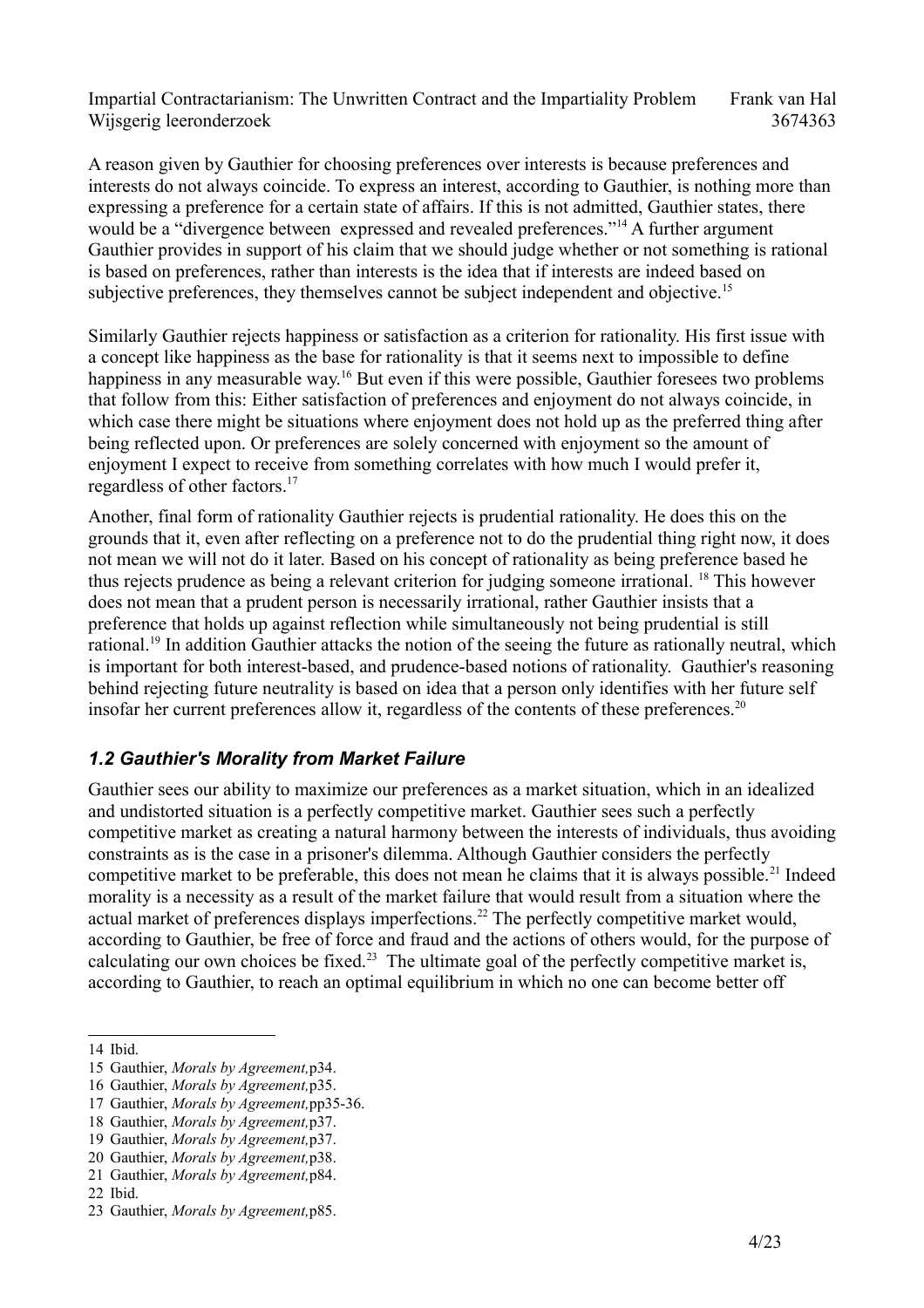without making somebody else worse off.<sup>[24](#page-4-0)</sup> Gauthier rejects a utilitarian solution here however. deeming it irrational for people to give up their individual goods in favor of the maximization of goods overall. Merely the fact that nobody in an optimal equilibrium can be made worse off without making somebody else better off, once the optimal equilibrium has been reached, does not mean, nor should it in Gauthier's eyes be made to mean, that the maximum amount of possible goods has been achieved.<sup>[25](#page-4-1)</sup> This is mostly because utilitarianism is concerned with maximizing the utility for a group as a whole, regardless of utility of individuals, whereas Gauthier's market focuses on maximizing utility for individuals regardless of the utility for the whole.

Despite Gauthier's insistence that to be rational means that we try to maximize the satisfaction of our preferences, and the way he incorporates economic theory as a means of describing the rational cause of action, this does not mean that we automatically strive for what seems the best possible result in a straight forward way, without regard for the actions of others. Gauthier spends an entire chapter of his book demonstrating that sometimes compromises have to be made, to facilitate an equilibrium that leads to better odds of getting a preferred result in the form of an equilibrium.<sup>[26](#page-4-2)</sup> He is also keenly aware that the ideal of a perfectly competitive market is, at least in many cases, unachievable in reality, which results in the need for morality.<sup>[27](#page-4-3)</sup> In order to maximize our preferences it can therefore be necessary to constrain ourselves in order to guarantee better returns. Considering this statement it would, according to Gauthier, be irrational to agree to a moral code in which we need to hand in part of the goods we bring to the bargaining table.<sup>[28](#page-4-4)</sup> Furthermore Gauthier states that those who do not contribute have no say in the bargaining about the course of action to be taken.<sup>[29](#page-4-5)</sup> But even when an agreement to be moral is made in order to guarantee that the market is closer to competitive so people do not harm each others interests as readily, there still remains a question on how it is rational to adhere these moral rules if they get in the way of maximization.<sup>[30](#page-4-6)</sup> In order to explain this Gauthier distinguishes between constrained maximization and straightforward maximization. Whereas straightforward maximization means acting in a way that would maximize the satisfaction of your preferences as they are right now, constrained maximization means acting in a way so the moral system, which will normally allow you to maximize the satisfaction of your preferences, is maintained. [31](#page-4-7) There are, according to Gauthier, two main reasons for constraining maximization instead of going for straightforward maximization: receiving more benefit from a cooperative strategy than it would be to pursue an individual strategy, or being unable to pursue an individual strategy at the cost of a cooperative strategy because it is impossible to do so undetected.<sup>[32](#page-4-8)</sup> To be moral, rather than just acting in accordance with strategy however one must, according to Gauthier, take and have a "genuine interest" in constraining one's maximization.<sup>[33](#page-4-9)</sup>

#### *1.3 Gauthier and Impartiality*

I have discussed how Gauthier defines rationality which is important for Southwood's critique on the ability of Hobbesian contractarianism to deal with impartiality. Furthermore I have mentioned that Gauthier does not really seem too bothered with impartiality to begin with. However the final chapter of *Morals by Agreement* provides some additional information that is important for

<span id="page-4-0"></span><sup>24</sup> Gauthier, *Morals by Agreement,*p89.

<span id="page-4-1"></span><sup>25</sup> Gauthier, *Morals by Agreement,*p104.

<span id="page-4-2"></span><sup>26</sup> Gauthier, *Morals by Agreement,*pp60-82.

<span id="page-4-3"></span><sup>27</sup> Gauthier, *Morals by Agreement,*p84.

<span id="page-4-4"></span><sup>28</sup> Gauthier, *Morals by Agreement,*p134.

<span id="page-4-5"></span><sup>29</sup> Ibid.

<span id="page-4-6"></span><sup>30</sup> Gauthier, *Morals by Agreement,*pp157-158.

<span id="page-4-7"></span><sup>31</sup> Gauthier, *Morals by Agreement,*p172.

<span id="page-4-8"></span><sup>32</sup> Ibid.

<span id="page-4-9"></span><sup>33</sup> Gauthier, *Morals by Agreement,*p189.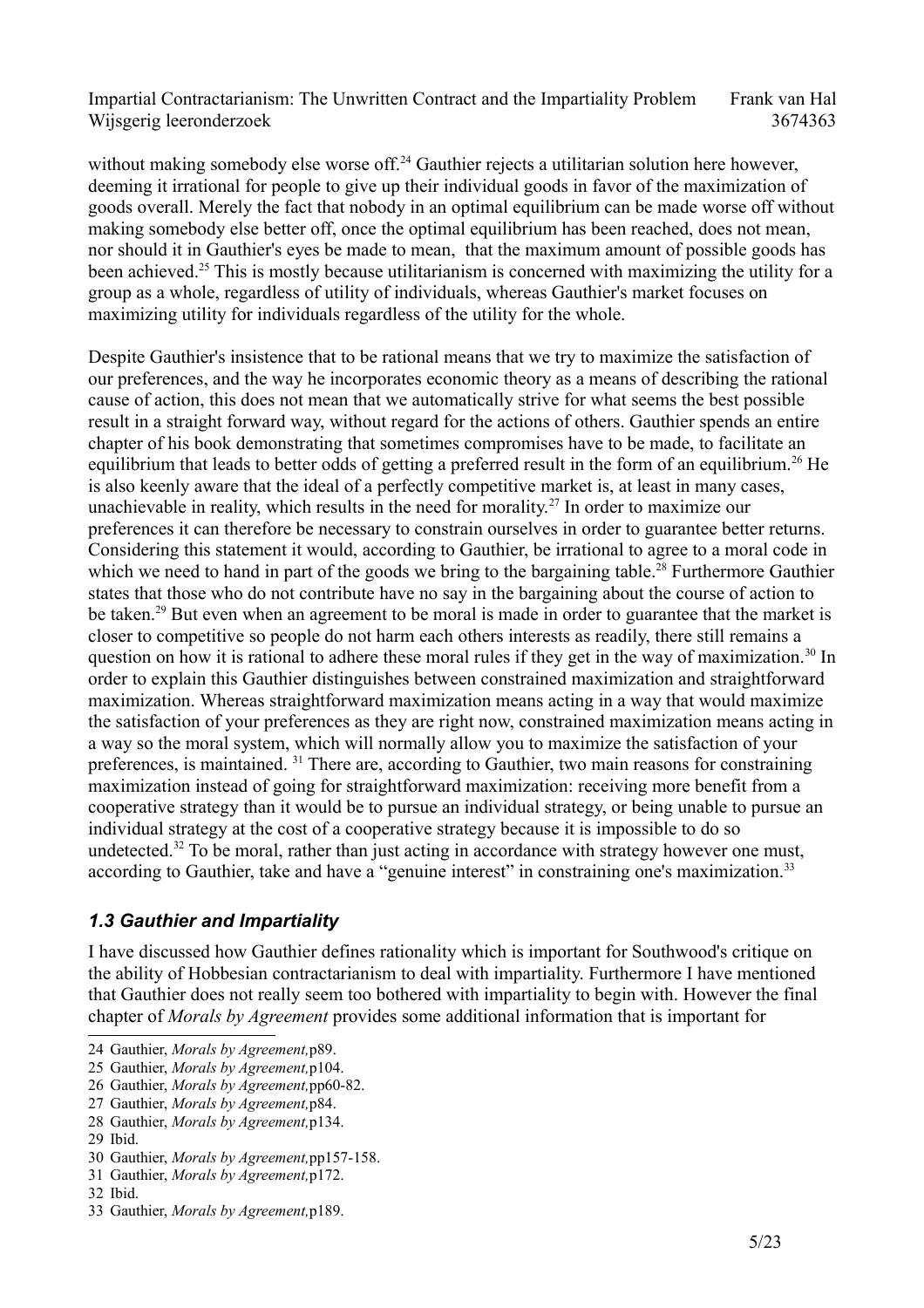understanding Gauthier's approach to impartiality more completely. In this final chapter Gauthier starts by arguing that humans derive purpose from scarcity.<sup>[34](#page-5-0)</sup> As a result scarcity is a requirement for human society, which would be "chimerical" without it.<sup>[35](#page-5-1)</sup> One way in which cooperation and scarcity coincide is through specialization; humans,being unable to be equally good at everything, achieve greater results by specializing in certain skills and harmonizing these specializations.<sup>[36](#page-5-2)</sup> Indeed Gauthier denies that cooperation decreases the value of the fruits of the labor. In fact the entirety of public life, and everything we value in it, requires cooperation according to Gauthier.<sup>[37](#page-5-3)</sup> Being moral for the sake of cooperation does not automatically make us care for each other as fellow persons, so Gauthier states, but it does create a ground for cooperating with other persons as other persons, instead of merely cooperating with them because they happen to be part of a cooperation that benefits us.[38](#page-5-4) However this gives rise to an opportunity for impartiality, since a person who adopts a moral society will adopt the moral rules towards any member of said society, and not merely towards particular individuals in said society.<sup>[39](#page-5-5)</sup> Gauthier states that a just moral society should be such that each member can freely act in accordance with their preferences, as long as these do not conflict with its moral laws.<sup>[40](#page-5-6)</sup> Despite all this, however, Gauthier maintains that the individual takes precedence over society, because rational reasons are primarily based on the preferences of the individual.<sup>[41](#page-5-7)</sup> Gauthier does however state that a completely neutral basis for society is impossible due to the effects of socialization on our abilities, aspects of which can be either hard-wired, i.e. a part of human nature, or soft-wired, i.e. the effect of socialization. [42](#page-5-8) As far as abilities are soft wired Gauthier states that a just society must accommodate people in two ways: it must strive for equality, but not to an impossible extent.<sup>[43](#page-5-9)</sup>

#### **2. Southwood,The Impartiality Problem and Other Objections to Hobbesian Contractarianism.**

It is easy to see why Gauthier has troubles providing impartiality in his theory, but why is that even important? In order to investigate this we will turn to Nicholas Southwood, who raises the impartiality objection against Hobbesian contractarianism in the book *Contractualism and the Foundations of Morality*. Southwood defines Impartiality as all sane humans having moral standing, regardless of wealth, dominance, strength or needs. <sup>[44](#page-5-10)</sup> This involves universal patiential rights, such as duties, obligations and restrictions towards each individual affected morality, ensuring that anyone affected by morality is free from wrongdoing by others. However Southwood describes impartiality as going further, using it as a reason for others to have a right to aid.<sup>[45](#page-5-11)</sup>

Impartiality is important because it is, according to Southwood, important for the extensional character of morality.[46](#page-5-12) A proper explanation of the extensional character of morality, which we will discuss below, is considered by Southwood to be an important aspect of any moral theory. Now

<span id="page-5-5"></span>39 Gauthier, *Morals by Agreement,*p339-340.

<span id="page-5-0"></span><sup>34</sup> Gauthier, *Morals by Agreement,*p333.

<span id="page-5-1"></span><sup>35</sup> Ibid.

<span id="page-5-2"></span><sup>36</sup> Gauthier, *Morals by Agreement,*p336.

<span id="page-5-3"></span><sup>37</sup> Gauthier, *Morals by Agreement,*p337.

<span id="page-5-4"></span><sup>38</sup> Gauthier, *Morals by Agreement,*p338.

<span id="page-5-6"></span><sup>40</sup> Gauthier, *Morals by Agreement,*p340-341.

<span id="page-5-7"></span><sup>41</sup> Gauthier, *Morals by Agreement,*p349.

<span id="page-5-8"></span><sup>42</sup> Gauthier, *Morals by Agreement,*p350.

<span id="page-5-9"></span><sup>43</sup> Ibid.

<span id="page-5-10"></span><sup>44</sup> Nicholas Southwood, *Contractualism and the Foundations of Morality*, (Oxford: Oxford University Press, 2010),p19.

<span id="page-5-12"></span><span id="page-5-11"></span><sup>45</sup> Ibid. 46 Ibid.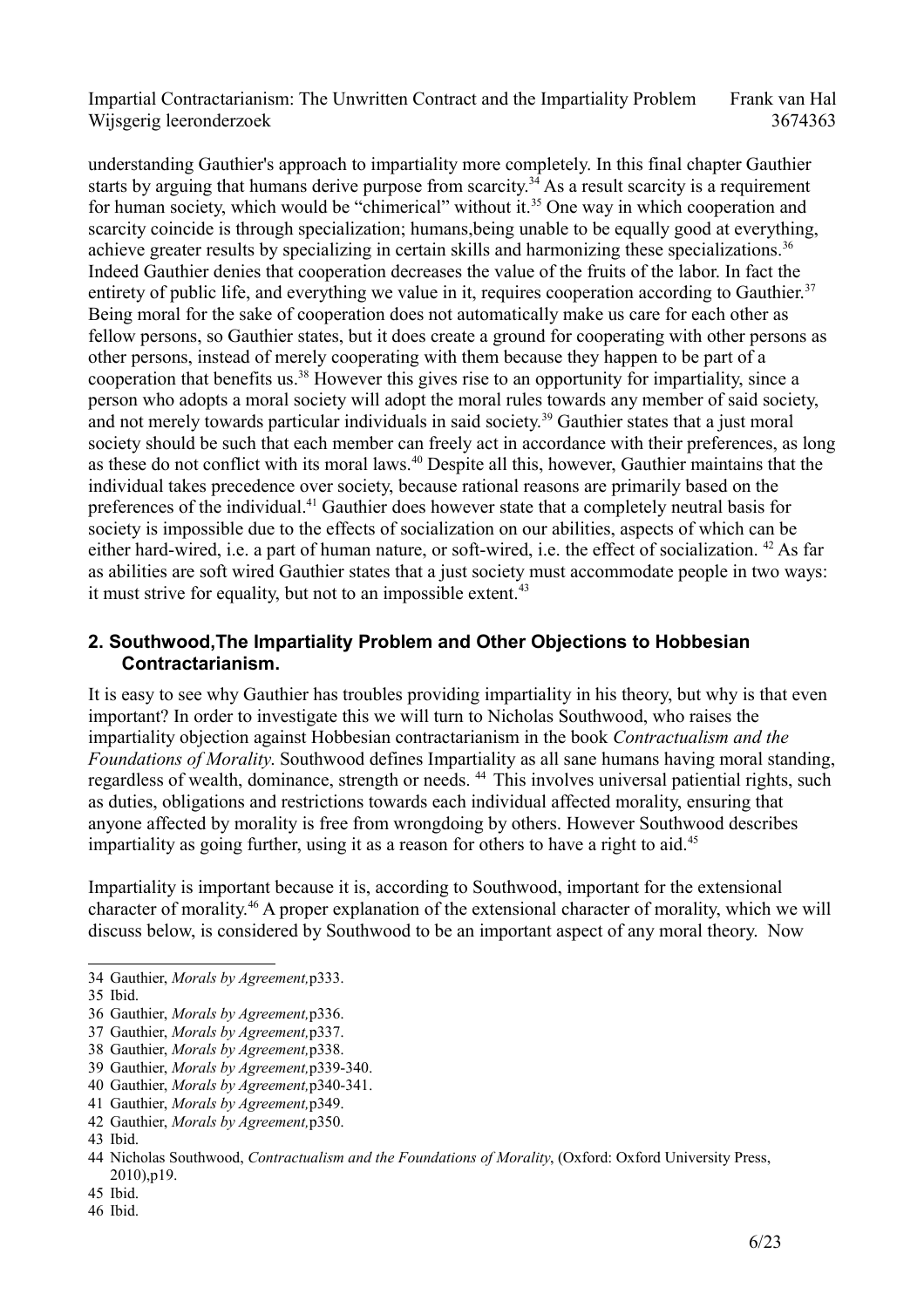that we have seen that impartiality is, according to Southwood, an important part of morality's extensional character, I will discuss why extensionality is important next.

## *2.1 Southwood: Morality's Intensional and Extensional Character.*

Southwood starts by stating that morality has an extensional aspect and an intensional aspect. Morality's extensional character consists of substantive judgements about what is moraly permissible, forbidden or allowed.<sup>[47](#page-6-0)</sup> For example, if two people were to agree that lying is morally forbidden under all circumstances, they agree on morality's extensional character when it comes to the act of lying. Southwood considers Impartiality and Partiality essential aspects of morality's extensional character, and as a result any theory incapable of accounting for morality's impartiality and partiality fails to accurately describe morality.<sup>[48](#page-6-1)</sup>

Morality's intensional character consists of those judgements about moral predicate with which an individual ought to concur if they understand what it means to be moral. <sup>[49](#page-6-2)</sup> So if you claim, as Kant does,that moral requirements are catagorical in nature, you claim an individual can only be said to properly understand moral requirements if they consider non-catagorical moral requirements impossible. In other words the extensional character of morality decides what acts are morally permissible, forbidden or obligatory; the intensional character describes what makes an act so.

In order to give an accurate account of morality, an ethical theory must be capable of accounting for morality's intensional character.<sup>[50](#page-6-3)</sup> Southwood considers two platitudes essential for a proper understanding of the intensional character of morality: The first platitude concerns morality's normativity; morality must be minimally normative, providing any moral agent that has a moral duty to do something with a reason to follow this moral reason.<sup>[51](#page-6-4)</sup> However this minimal normativity is not enough according to Southwood, who adds the assumption that morality must be catagorical and binding in its normativity. [52](#page-6-5)This means that it is to be independent of the agent's preferences or interests and inescapable by departing from society.

The second platide Southwood assumes to be necessary for morality to be accurately described by a moral theory concerns Morality's objectivity. In order to be sufficiently objective Southwood beliefs morality needs to be non-subjective and universal.<sup>[53](#page-6-6)</sup> The former means that a moral claim concerns something that is actually the the case, regardless of the agent's personal tastes. The latter means that moral facts are the case regardless of the moral system they occur in.<sup>[54](#page-6-7)</sup>

## *2.2 Southwood's criticism of Hobbesian and Kantian contractarianism.*

Southwood turns to the Hobbesian contractarianism and the impartiality problem by posing that Hobbesian contractarianism, is incapable of sufficiently describing morality's extensional and intensional character. If Hobbesian contractarianism is to provide an adequate description of morality's extensional, Southwood argues, it would have to be capable of explaining why every

<span id="page-6-0"></span><sup>47</sup>Southwood, *Contractualism and the Foundations of Morality*, pp8-9.

<span id="page-6-1"></span><sup>48</sup>Southwood, *Contractualism and the Foundations of Morality*, pp17-19.

<span id="page-6-2"></span><sup>49</sup>Southwood, *Contractualism and the Foundations of Morality*, p8

<span id="page-6-3"></span><sup>50</sup>Southwood, *Contractualism and the Foundations of Morality*, p12.

<span id="page-6-4"></span><sup>51</sup>Southwood, *Contractualism and the Foundations of Morality*, p14.

<span id="page-6-5"></span><sup>52</sup>Southwood, *Contractualism and the Foundations of Morality*, p15.

<span id="page-6-6"></span><sup>53</sup>Southwood, *Contractualism and the Foundations of Morality*, p16.

<span id="page-6-7"></span><sup>54</sup>Southwood, *Contractualism and the Foundations of Morality*, p16-17.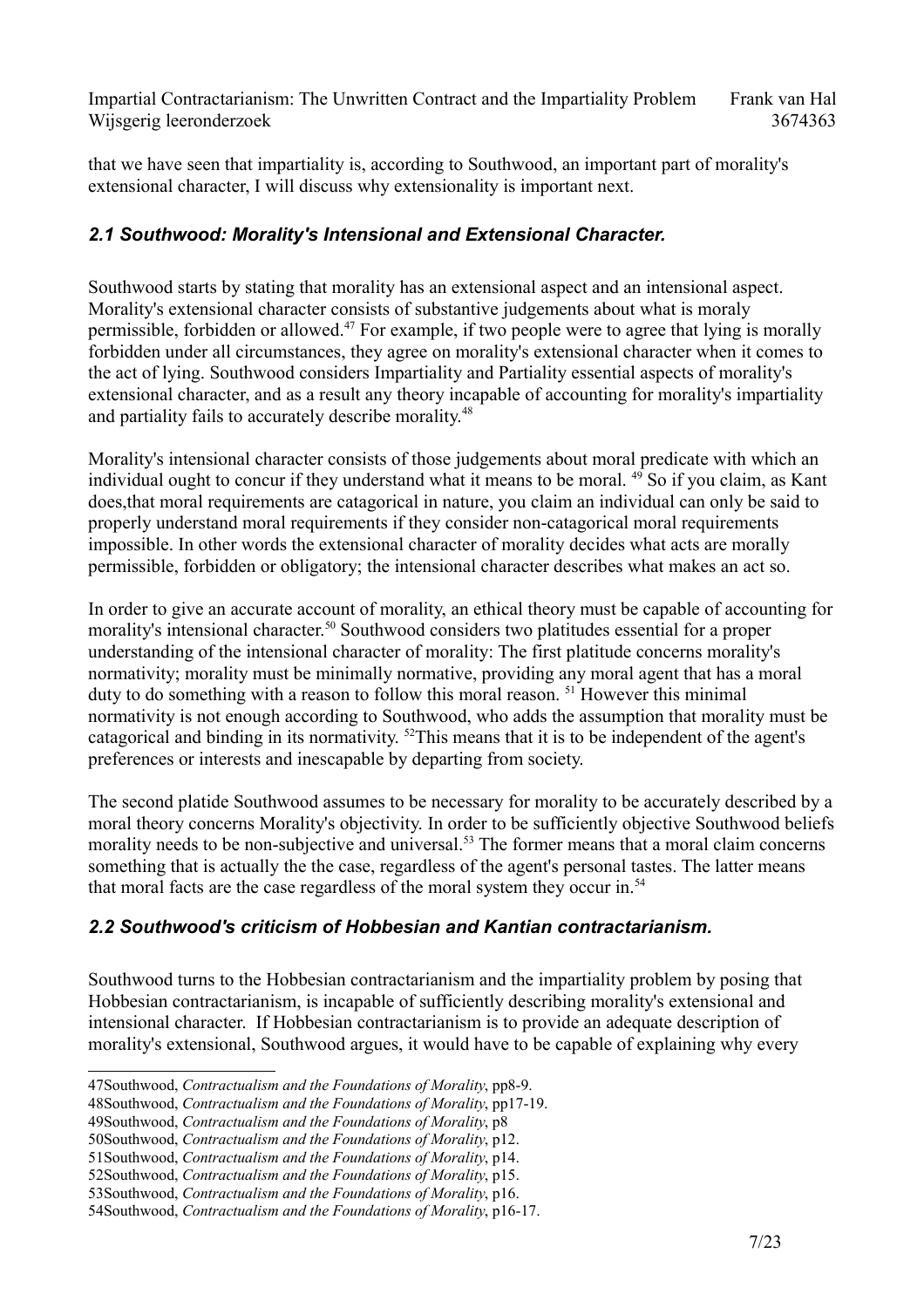person has the same rights, regardless of differences in for example wealth or power. [55](#page-7-0) Southwood continues by stating Hobbesian contractarianism is incapable of this on the grounds of its instrumental origins. What principles are accepted in the moral code are, according to Southwood, dependent on the interests of the individuals that has to accept these principles. If they lack benefiting from a principle due to large differences with the people that benefit from it, a person would reject it as a ground to act morally, according to Southwood.<sup>[56](#page-7-1)</sup>

Even if a Lockean proviso<sup>[57](#page-7-2)</sup> is assumed for creating the contract, Southwood is skeptical about the Hobbesian contract's ability to be impartial. Southwood's reason for doubting the proviso's effectiveness stems from two issues he sees with the sort of maximizing rationality he believes Gauthier to be using. For the proviso to work two conditions must be met. The first condition states that if it is rational for an individual to cooperate with another individual in absence of the provision, it would also be rational to do so with the provision in place. The second reason, which Southwood believes Gauthier's account of rationality to be incapable of, states that if it is rational for two individuals to cooperate under the proviso, and the proviso is in effect, they ought to cooperate.[58](#page-7-3) This is not the only issue Southwood has with the Lockean proviso as a solution for the impartiality problem however. If the Lockean proviso as stated before is too strong for Hobbesian contractarianism, it can also be too weak for it, so Southwood states. The proviso is, according to Southwood incapable of compensating for radically unequal endowments. Nor does it prevent radically unequal endowments from playing a role if they are the result of one individual harming the other without the aim to benefit from it. The Lockean proviso is, according to Southwood, of such a nature that the strong do not have to take the weak into account.<sup>[59](#page-7-4)</sup>

A final reason Southwood provides for Hobbesian contractarianism being incapable of providing for impartiality is that impartiality cannot be based on altruism. This is because using altruism as a basis for impartiality does not give reasons to people who do not have altruistic preferences, unless they require cooperation from sufficiently powerful altruistic people.<sup>[60](#page-7-5)</sup> Gauthier, Southwood observes, explicitly denies the possibility of this option, but even a Hobbesian that does allows for altruism faces a problem. This problem is, according to Southwood, that it would be too optimistic to assume altruism can provide general impartiality; it is often limited to a person's direct surroundings, and those exceptions, the truly altruistic, are too few to persuade the truly powerful to accept principles of impartiality.<sup>[61](#page-7-6)</sup> But, so Southwood argues, even if the global altruists were sufficiently powerful to allow impartiality be incorporated, it would only be incorporated as long as the global altruists are both powerful enough and altruistic enough, if either were to disappear, so would the rights of the powerless. The rights of the powerless would then be derivative and contingent, which would make contractarianism lose its appeal, which is, in Southwood's view, situated in the fact that those affected by morality get a say in its contents.<sup>[62](#page-7-7)</sup>

The impartiality problem, however, is not Southwood's only objection to Hobbesian contractarianism. I will briefly touch upon another objection, he raises, as part of the further

<span id="page-7-0"></span><sup>55</sup>Southwood, *Contractualism and the Foundations of Morality*, pp42-43.

<span id="page-7-1"></span><sup>56</sup>Southwood, *Contractualism and the Foundations of Morality*, p44.

<span id="page-7-2"></span><sup>57</sup> The Lockean Proviso, as Southwood uses it here, bans any power or goods that have been derived through actions that were harmful to others from being considered part of a person's initial position upon entering into a social contract. For example if you and I were to enter into a contract, and we both had 2 apples, it would (provided we adherred a Lockean proviso) not be irrational for me to part with my apples if I had obtained them by stealing them from your stockpile.

<span id="page-7-3"></span><sup>58</sup>Southwood, *Contractualism and the Foundations of Morality*, pp46-47.

<span id="page-7-4"></span><sup>59</sup>Southwood, *Contractualism and the Foundations of Morality*, p47.

<span id="page-7-5"></span><sup>60</sup>Southwood, *Contractualism and the Foundations of Morality*, pp47-48.

<span id="page-7-6"></span><sup>61</sup>Southwood, *Contractualism and the Foundations of Morality*, p48.

<span id="page-7-7"></span><sup>62</sup>Southwood, *Contractualism and the Foundations of Morality*, p49.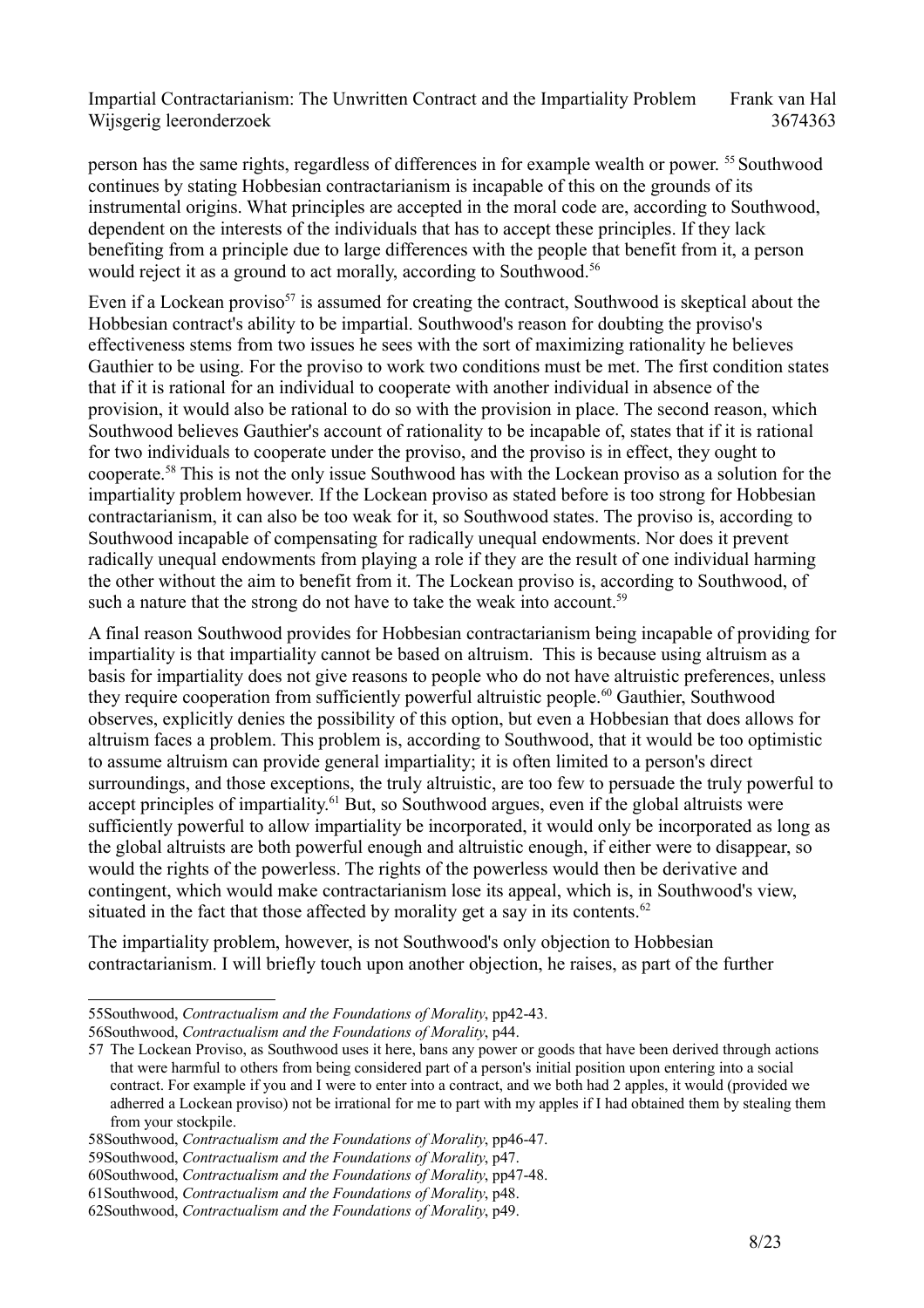discussion of Southwood's deliberative contractualism. This aforementioned second objection to Hobbesian contractarianism consists of the claim that it lacks the kind of normative force that Southwood assumes to be necessary to get the intensional character of morality right.<sup>[63](#page-8-0)</sup> In particular Hobbesian contractarianism lacks both the authority and other-regardingness that Southwood considers essential for a moral theory. Since Hobbesian reasons are agent based, rather than agent directed, other agents are incidental to the actions of any individual. The rights of others are dependent on the necessity of the interest that an individual has in adhering to those rights, making these rights too weak to compel the agent into taking them into consideration if the agent has no interest in doing so.<sup>[64](#page-8-1)</sup> Altruism is, just like before, incapable of serving as a reason to add agent-directedness, since this possibility is, according to Southwood, denied by Gauthier.<sup>[65](#page-8-2)</sup> Southwood is skeptical of the power of constrained maximization, claiming that it would be irrational to adhere to when it is harmful.<sup>[66](#page-8-3)</sup> But even if one were to adhere to constrained maximization for the sake of maintaining it, Southwood still foresees a problem for Hobbesian contractarianism. The problem is that a person who merely adheres to constrained maximization for the sake of maintaining the system, and prevent being ostracized from it, would fail to satisfy an important moral intuition. "do not mention me saving you, I just do not want to get ostracized." lacks the other-regardingness that people expect of morality.[67](#page-8-4)

Similarly Hobbesian contractarianism is, according to Southwood, incapable of explaining concepts like guilt or blame as justified when it is directed to third parties; i.e. towards those who harm others without it affecting us negatively. Guilt is essentially other-regarding as it stems from harming another person, without it harming ourselves.<sup>68</sup> Southwood believes, blame similarly stems from other-regardingness, because, according to him, the instrumental rationality used by Hobbesian contractarians is incapable of explaining why persons who are not directly affected by an action are justified or rational in blaming others for wrongful behavior.<sup>[69](#page-8-6)</sup> There are two reasons why Southwood believes Hobbesian contractarianism to be incapable of accounting for blame. The first is that Hobbesian contractarianism would be incapable of explaining why wrongdoers deserve whatever punishment they deserve. The second is that instrumental reasons seem incapable of providing reasons for blame.[70](#page-8-7)

Having discussed Southwood's criticism of Hobbesianism, I would like to briefly touch upon his criticism on Kantian contractarianism, and his own theory of deliberative contractualism. Kantian contractarianist theories are, according to Southwood guilty of two fundamental flaws in the arguments that support them. The first flaw is that they are subject to an explanatory circularity, relying one some presuppositions derived from morality in order to explain morality.<sup>[71](#page-8-8)</sup> The second flaw consists of the claim that even if Kantian contractarianism were capable of avoiding circularity it would still lack "fundamentality", that is to say, it still presupposes certain normative claims without further supporting these on an explanatory foundation.<sup>[72](#page-8-9)</sup>

<span id="page-8-3"></span>66Southwood, *Contractualism and the Foundations of Morality*, p38.

<span id="page-8-0"></span><sup>63</sup>Southwood, *Contractualism and the Foundations of Morality*, p34.

<span id="page-8-1"></span><sup>64</sup>Southwood, *Contractualism and the Foundations of Morality*, p36.

<span id="page-8-2"></span><sup>65</sup>Southwood, *Contractualism and the Foundations of Morality*, pp36-37.

<span id="page-8-4"></span><sup>67</sup> Southwood, *Contractualism and the Foundations of Morality*, p38.

<span id="page-8-5"></span><sup>68</sup> Southwood, *Contractualism and the Foundations of Morality*, pp39-40.

<span id="page-8-6"></span><sup>69</sup>Southwood, *Contractualism and the Foundations of Morality*, p40.

<span id="page-8-7"></span><sup>70</sup>Southwood, *Contractualism and the Foundations of Morality*, p41.

<span id="page-8-8"></span><sup>71</sup>Southwood, *Contractualism and the Foundations of Morality*, p61.

<span id="page-8-9"></span><sup>72</sup>Southwood, *Contractualism and the Foundations of Morality*, p70.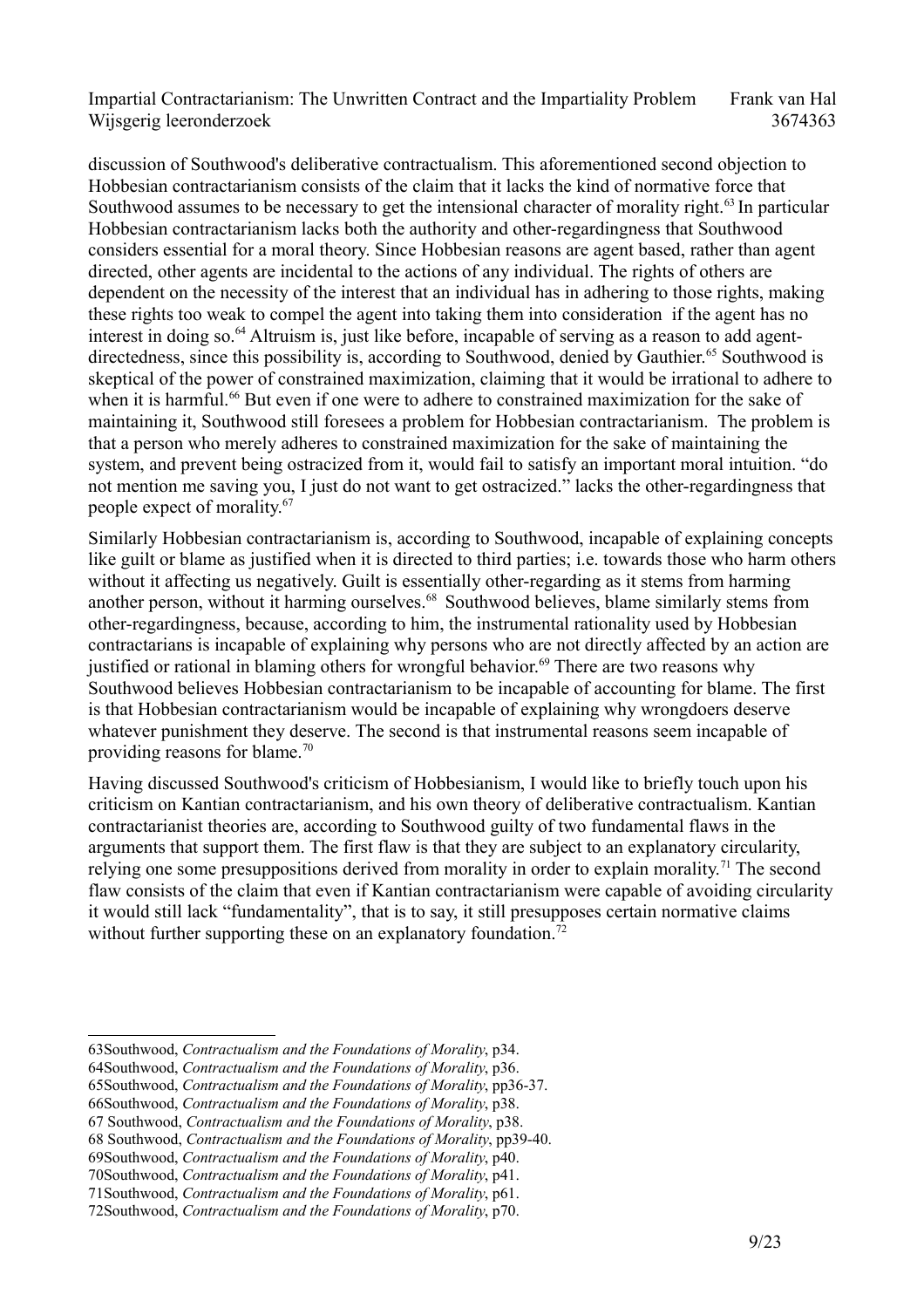#### *2.3 Deliberative Contractarianism as an alternative.*

It is after pointing out these issues with Kantian contractarianism that Southwood begins suggesting his own alternative, which he calls Deliberative Contractualism. Deliberative contractualism states that morality is a set of rules to which we would agree and submit if we were completely reasonable.[73](#page-9-0) The sort of rationality it requires is a limited form of rationality which Southwood calls deliberative rationality. Deliberative rationality means that an act is rational if it follows from a decision based on deliberation with others and requires that three norms are followed in order to let it exist. These norms require that the agent engages in deliberation, follows certain deliberative norms during the deliberation, and finally that the agent bases his decisions on the results of the deliberation.<sup>[74](#page-9-1)</sup> The deliberative norms mentioned as the second norm for deliberative rationality, are instrumentally derived norms that are required for proper deliberation to proceed.<sup>[75](#page-9-2)</sup> The rules that follow from the deliberative contract do not merely require compliance but also acceptance according to Southwood, since acceptance does not merely guarantee moral behavior in the agent but also the agent promoting moral behavior in others.<sup>[76](#page-9-3)</sup> Southwood does not try to explain the intentional nature of morality though, instead seeking to provide a justification for moral claims in general.<sup>[77](#page-9-4)</sup> Since morality is universal, Southwood argues it is impossible to escape deliberative citizenship, which is our role in the deliberative contract Southwood proposes. But merely the fact that morality is universal does not entail that it is constant, so Southwood writes, so it might be possible to escape deliberative citizenship, at least in the shape it takes in our present time, by traveling to another time.<sup>[78](#page-9-5)</sup> Southwood also sees the deliberative contractualism as capable of accounting for blaming and punishment, an ability he does not see Hobbesian contractarianism possessing. Southwood states that by basing the contract on deliberative rationality there is a legitimate expectation among deliberative citizens which be be violated by wrongdoers. Through blaming and punishment, Southwood writes, the severity of a wrongdoing is recognized and addressed<sup>[79](#page-9-6)</sup>

Although morality is universal according to Southwood, that does not mean that deliberative contractualism makes morality necessarily as it is, rather than contingent. In fact Southwood actually foresees trouble for deliberative contractarianism if there were norms that were necessarily impermissible or obligatory, no matter what.<sup>[80](#page-9-7)</sup> Southwood denies that an act which is morally contingent cannot simultaneously be morally wrong right now, there is merely the possibility of a possible world in which it is not wrong. This claim, Southwood believes, is perfectly compatible with deliberation, where deliberation decides the moral rightness of a rule or act, but will make it extremely unlikely that people are wronged.<sup>[81](#page-9-8)</sup>

Southwood also discusses how his theory handles partiality and impartiality. For partiality Southwood distinguishes two kinds. The first is de facto partiality, which exists because an action that is de facto morally permissibly partial is not forbidden by the contract.<sup>[82](#page-9-9)</sup> The second kind is de jure partiality, actions that are permitted because of the moral principles behind them. De jure partiality requires a negative right, going beyond merely allowing agents to act partially in

<span id="page-9-0"></span><sup>73</sup>Southwood, *Contractualism and the Foundations of Morality*, p88.

<span id="page-9-1"></span><sup>74</sup> Southwood, *Contractualism and the Foundations of Morality*, p89.

<span id="page-9-2"></span><sup>75</sup>Southwood, *Contractualism and the Foundations of Morality*, pp90-91.

<span id="page-9-3"></span><sup>76</sup>Southwood, *Contractualism and the Foundations of Morality*, p104.

<span id="page-9-4"></span><sup>77</sup>Southwood, *Contractualism and the Foundations of Morality*, p141.

<span id="page-9-5"></span><sup>78</sup>Southwood, *Contractualism and the Foundations of Morality*, p145.

<span id="page-9-6"></span><sup>79</sup>Southwood, *Contractualism and the Foundations of Morality*, p148.

<span id="page-9-7"></span><sup>80</sup>Southwood, *Contractualism and the Foundations of Morality*, pp152-153.

<span id="page-9-9"></span><span id="page-9-8"></span><sup>81</sup>Southwood, *Contractualism and the Foundations of Morality*, p153. 82Southwood, *Contractualism and the Foundations of Morality*, p156.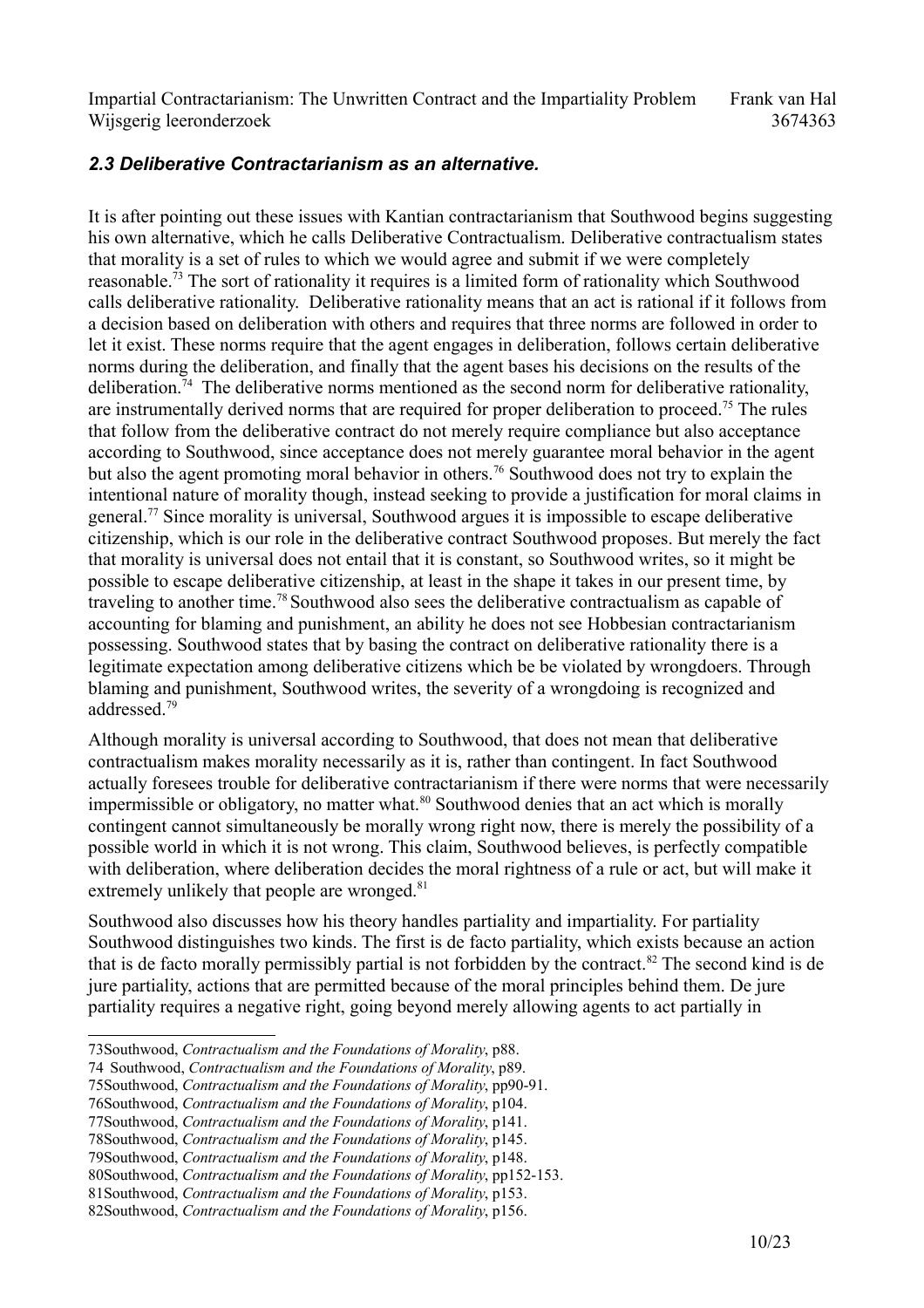circumstances where it is important to be able to do so, but also requiring others to refrain from acting partially in these cases. It is because these factors can be established deliberatively that Southwood believes deliberative contractarianism to be capable of explaining partiality.<sup>[83](#page-10-0)</sup> For impartiality Southwood claims that it requires patiential that are both universal and non-derivative. He argues that deliberative contractualism is capable of dealing with the issue because a completely amoral situation, comparable to Hobbes' state of nature, would be completely undesirable for anyone with the slightest foresight. Deliberative contractors, who are perfectly deliberatively rational, have enough foresight to find the Hobbesian state of nature undesirable.<sup>[84](#page-10-1)</sup> When it comes to impartiality towards atypical persons, those who have additional needs or are less capable of contributing to society, Southwood argues that since deliberative contractarianism involves all those that are affected by it, it is capable of accounting for rights to atypical persons. They are included as representees to the hypothetical contract, making there rights universal and non-derivative.<sup>[85](#page-10-2)</sup>

A few final points of note are that Southwood's deliberative contractualism is, according to him, not explanatorily epiphenomenal,<sup>[86](#page-10-3)</sup> and that it avoids circularity, since the norms it requires for its foundation are non-moral, but rather instrumental<sup>[87](#page-10-4)</sup> That he requires norms at all as in his explanation is not problematic, according to Southwood as he argues that consequentialism equally presupposes certain norms in order to function.[88](#page-10-5)

#### **3. Criticism of Southwood and Gauthier**

Now that both Gauthier's and Southwood's theories have been explained it is time to have a look at some weaknesses that each displays when it comes to explaining morality, and aspects of said morality such as impartiality. I will first discuss some issues with Gauthier before turning to discussing some issues with Southwood's theory.

#### *3.1 Criticism on Gauthier, on preference based morality, and human interdependence.*

Altough Gauthier is the most widely known account of Hobbesian contractarian theory, his account of morality appears to have couple of points that seem rather problematic, especially concerning Gauthier's notions of rationality, and his focus on preference based morality. This section serves to show what these issues are, and how these issues affect what we can expect of a moral theory. Both rationality and whether or not morality is subjective will have profound effects on what we can expect of morality; such as whether impartiality exists, and whether it is necesary for a proper description of morality.

 As we have seen before Gauthier argues that morality and rationality are based on preferences. During his discussion of the subject he uses the example of an addict to show that it would not be irrational for a person to act in their interest if they have no strong preference to do so.<sup>[89](#page-10-6)</sup> However this statement implies that addiction is a rational choice rather than a compulsive disorder. Due to the fact that it is compulsive, rationality has nothing to do with what my preferences are while addicted. An addict can be either a willing on an unwilling addict, much as described by Harry Frankfurt, but either way the addict is ultimately subject to her addiction, which is characterized by

<span id="page-10-0"></span><sup>83</sup>Southwood, *Contractualism and the Foundations of Morality*, p157.

<span id="page-10-1"></span><sup>84</sup>Southwood, *Contractualism and the Foundations of Morality*, p161.

<span id="page-10-2"></span><sup>85</sup>Southwood, *Contractualism and the Foundations of Morality*, p169.

<span id="page-10-3"></span><sup>86</sup>Southwood, *Contractualism and the Foundations of Morality*, p180.

<span id="page-10-4"></span><sup>87</sup>Southwood, *Contractualism and the Foundations of Morality*, p181.

<span id="page-10-5"></span><sup>88</sup>Southwood, *Contractualism and the Foundations of Morality*, p183.

<span id="page-10-6"></span><sup>89</sup> Gauthier, *Morals by Agreement,*p33.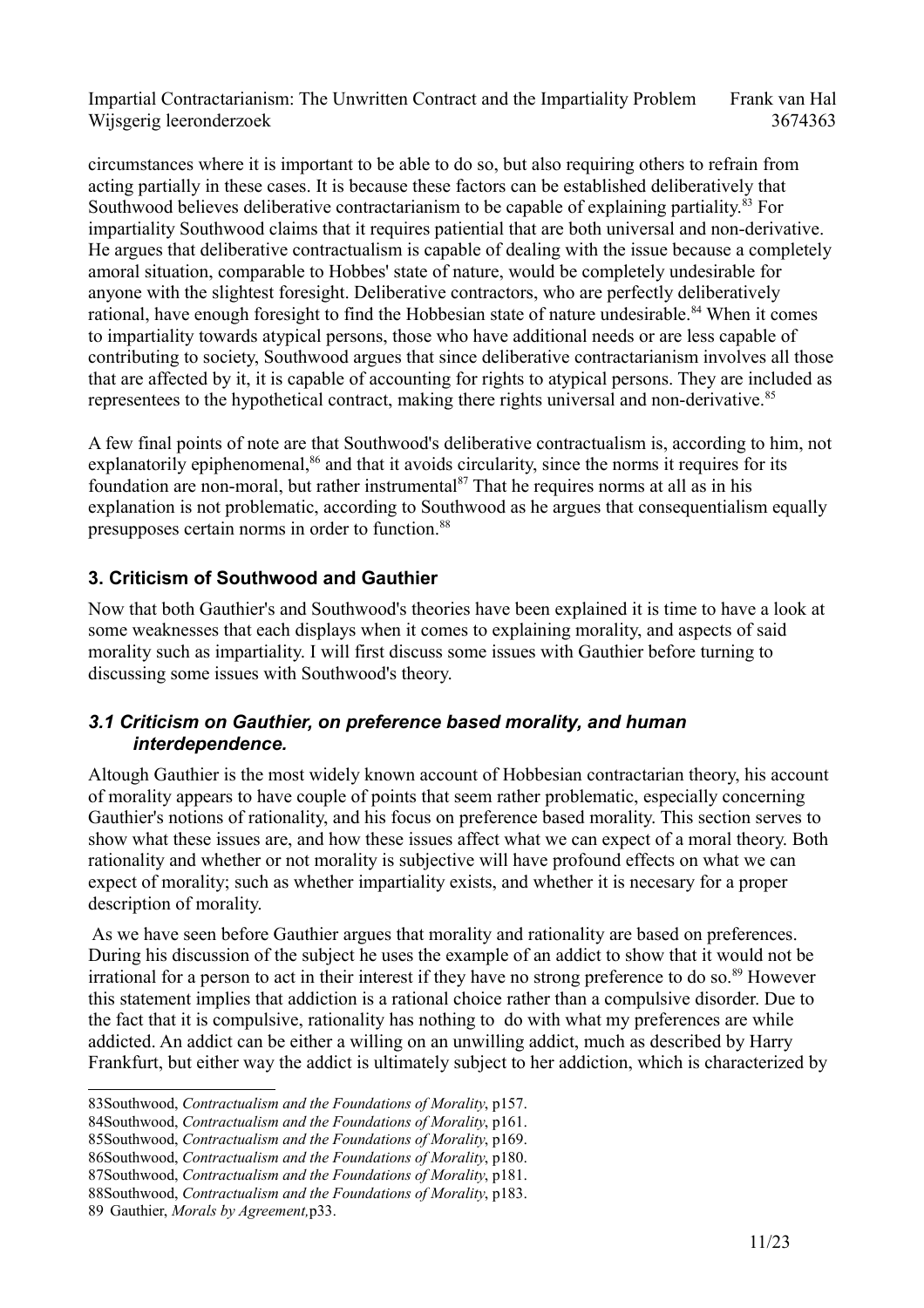a strong psychological and biological reaction to certain stimuli, rather than the result of reflection. Although Gauthier might argue that the willing addict would be rational, the simple fact remains that rationality has nothing to do with her course of action. Furthermore this can easily be extended to other forms of behavior based on preference. Even if I have a strong preference to play video games, it does not mean that it would be rational for me to do so if I have an interest in finishing my thesis. Although one could argue, as Gauthier probably would, that my preference to finish my thesis is stronger than playing video games, it does not follow that if I instead choose to play video games, that would be the rational thing to do. People simply are not always rational. Similarly the argument that Gauthier seems to give that interests are subjective because they are based on preferences is simply not true. That I have a preference might be subjective, but any interests that come from my preferences can be determined objectively through instrumental rationality. That a space agency wants to send a rocket into orbit might be contingent and subjective, but once this preference is established it entails several interests, including the development and construction of a rocket capable of reaching orbit, proper calculations to calculate the necessary maneuvers to reach orbit, and trained astronauts, capable of piloting the rocket. Similar to the interests of the space agency, what is right or wrong does not depend on a preference of a moral agent to treat a certain person in a certain way. Instead what is right or wrong is, as I will defend below, dependent on the demands of a moral code, independent of preferences about how we would seek to treat individuals subject to said code. The only point at which preferences come into play is when we decide to be moral.

A further issue with Gauthier's theory is the notion of the market as a morally free zone. The problem with this notion is the same one that plagues other libertarian market theories: in order for the market to function force and fraud must be eliminated from it, but this already requires morality. After all, how can it be wrong to use fraud or force if nothing is wrong? The argument that it restricts productivity and profit derived from people's talents is arbitrary, since how is your talent to harvest and sell resources any more important than my talent to deprive you of those resources through conning or raiding? In order to account for the wrongness of force or fraud in a market situation, a moral code has to be presupposed, for otherwise there would be no reason for the morally free market to be different from the Hobbesian state of nature.

The optimal equilibrium discussed before, in which nobody can be made better off without making anybody else worse off need not be good. If X has nearly all resources and Y and Z are nearly starving, without any hope of getting food from other sources than X, then it does not follow that it would be wrong for X to be made slightly worse off if it prevents Y and Z from being made worse off, i.e. dying from starvation. An optimal equilibrium as supposed by Gauthier does not provide an optimal or even a good distribution, or use, of goods.

Gauthier's claim that it is impossible to rationally part with goods that have been acquired in a premoral context when establishing the contract is also incorrect, provided that the goods are handed in for the sake of a cooperation that ultimately benefits the contributor. For example it would be rational for a person to hand in his weapons for the sake of peaceful cooperation, if this peaceful cooperation would be more beneficial for him, for example because it lets him work on his farm more effectively because he now has others protecting him. Nor would it be irrational for people to give up goods when a social contract is renegotiated, especially not if it leads to a better overall effect in the cooperation: the factory owner, having earned his riches as a result of the factory, might find it rational to give up some of his profit or even property in order to prevent his workers from creating unrest, or merely to improve the amount of goods sold by increasing the input in the economy, thus creating more profit. Nor would it be irrational to give up goods acquired through a process that created inequality, unforeseen in the original contract. Although it is not problematic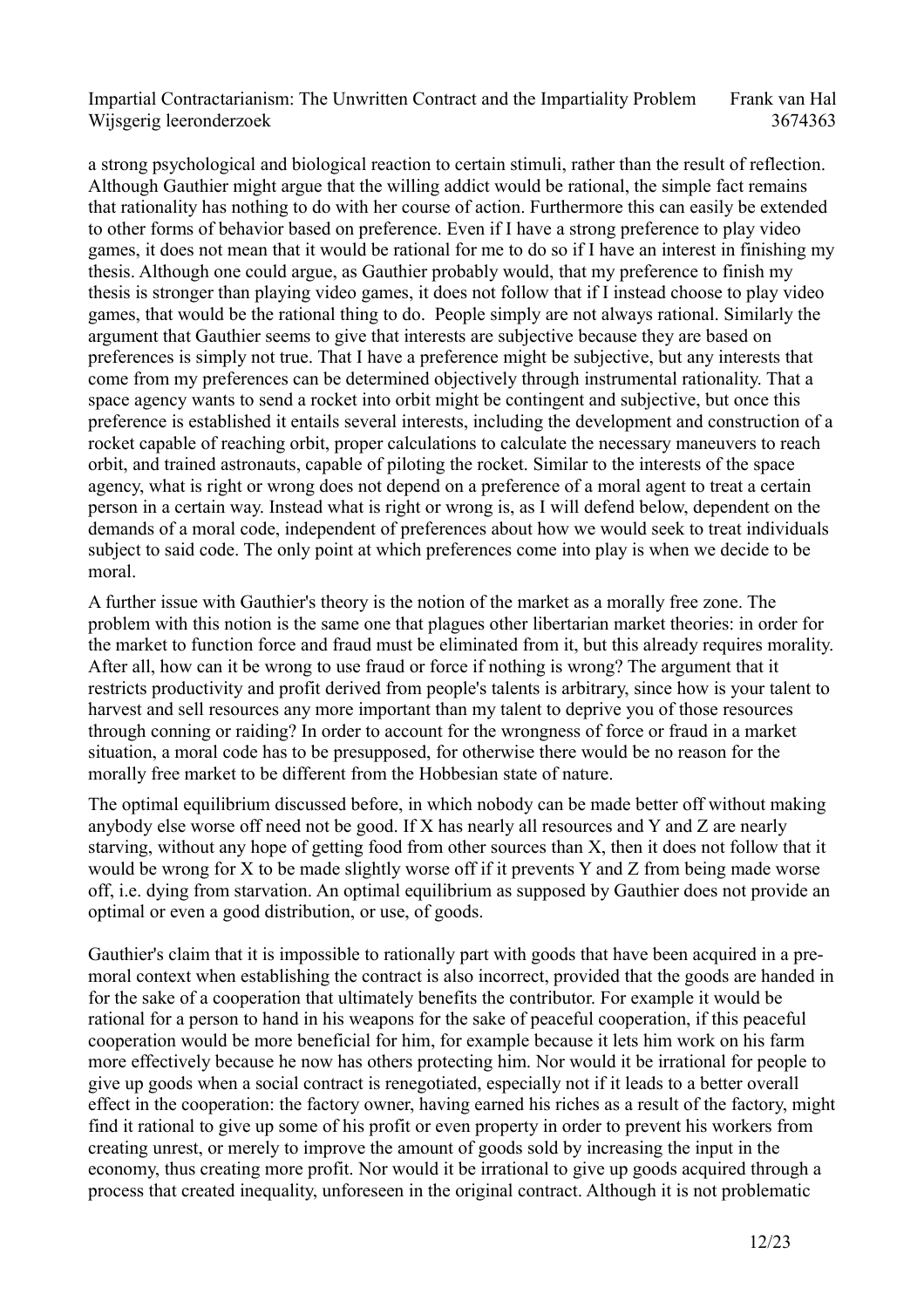for Gauthier it is obvious that his claim that only those who contribute to the contract are allowed to participate in it is incomplete. After all, some, or, depending on the interpretation, all people, can only participate if certain conditions are met.

Indeed Gauthier's expectations of the importance of cooperation seem to underestimate how much we rely on it. Humans, being social animals, as even a cursory observation will tell us, seem to rely heavily on cooperation to get anything but the most basic survival done. Corporations tend to be more profitable than one man stores, a large workforce can build more impressive monuments than a lone builder, and a group of programmers can more easily create an impressive piece of software than a lone developer. Indeed it is safe to assume that in human endeavor as a whole, there are very few, if any, situations where a lone individual can get more done than a cooperating team. The only obvious exception might be some oppressive forms of government, but it can be wondered to what extent these are cooperative. It can easily be claimed that such a government is parasitic, rather than cooperative. Indeed wealth and power are more dependent on public life than Gauthier implies. In order to be rich, one requires a market that attributes value to something. Robinson Crusoe, who Gauthier uses as an example of a pre-moral individual, can consider himself rich when he has sufficient goods to easily survive, and perhaps find himself comfort, whereas in our own society a person who can have a pool inlaid with diamonds would be considered richer than a person who can only afford a pool inlaid with sapphire, let alone "the regular people" who often cannot even afford a pool. Similarly in the computer game Minecraft Iron would normally be considered more valuable than gold, simply for the fact that iron is more useful, as it is more plentiful and can be used for more things. Gold might however become more valuable on multiplayer server with an economy where it is used as currency.

## *3.2 Criticism of Southwood's Assumptions on Impartiality and Universality.*

Southwood's reasoning is similarly not devoid of reasons to argue against it. The first issue being impartiality itself. The way that Southwood phrases impartiality and the universal patiential rights it involves sounds rather Kantian in nature, meaning that for it to be accepted Kantian presuppositions need to be made first. Southwood explicitly admits that he relies on rather Kantian assumptions regarding the intensional and extensional character of morality.<sup>[90](#page-12-0)</sup> This could be crippling for the notion of impartiality as being important for the extensional aspects of morality a whole, after all why would a moral theory have to accept a notion it has no way of proving? The primary redeeming factor would in such a case be that it seems important in moral intuitions. Such a response would merely shift the question around however, as many philosophers find intuition to be lacking when it comes to the explanatory and justificatory arguments for morality. Though intuition might not be suitable as basis for arguments, it is not without value. Indeed, moral intuitions can serve as a means of measuring the plausibility of a moral theory; a moral theory capable of doing justice to moral intuitions is, after all, more plausible than one that goes against them. Using moral intuition in such a way means that some moral intuitions might turn out to be irrational and plain wrong, but as a whole they ought not to be completely excluded as irrelevant factors for determining the plausibility of a moral theory. It seems then that Southwood's demand for universal impartiality might be too strong for what moral intuition can provide, but at the same time impartiality likely cannot be excluded as being fully irrelevant, at least not without good arguments for such a claim.

Another issue with Southwood's theory is the demand that morality is both objectively knowable and universal. Although I do not deny that morality is objective, the claim that morality is objective

<span id="page-12-0"></span><sup>90</sup> Examples include morality's universality, objectivity and other-regardingness. See Southwood, *Contractualism and the Foundations of Morality*, p15 & p17.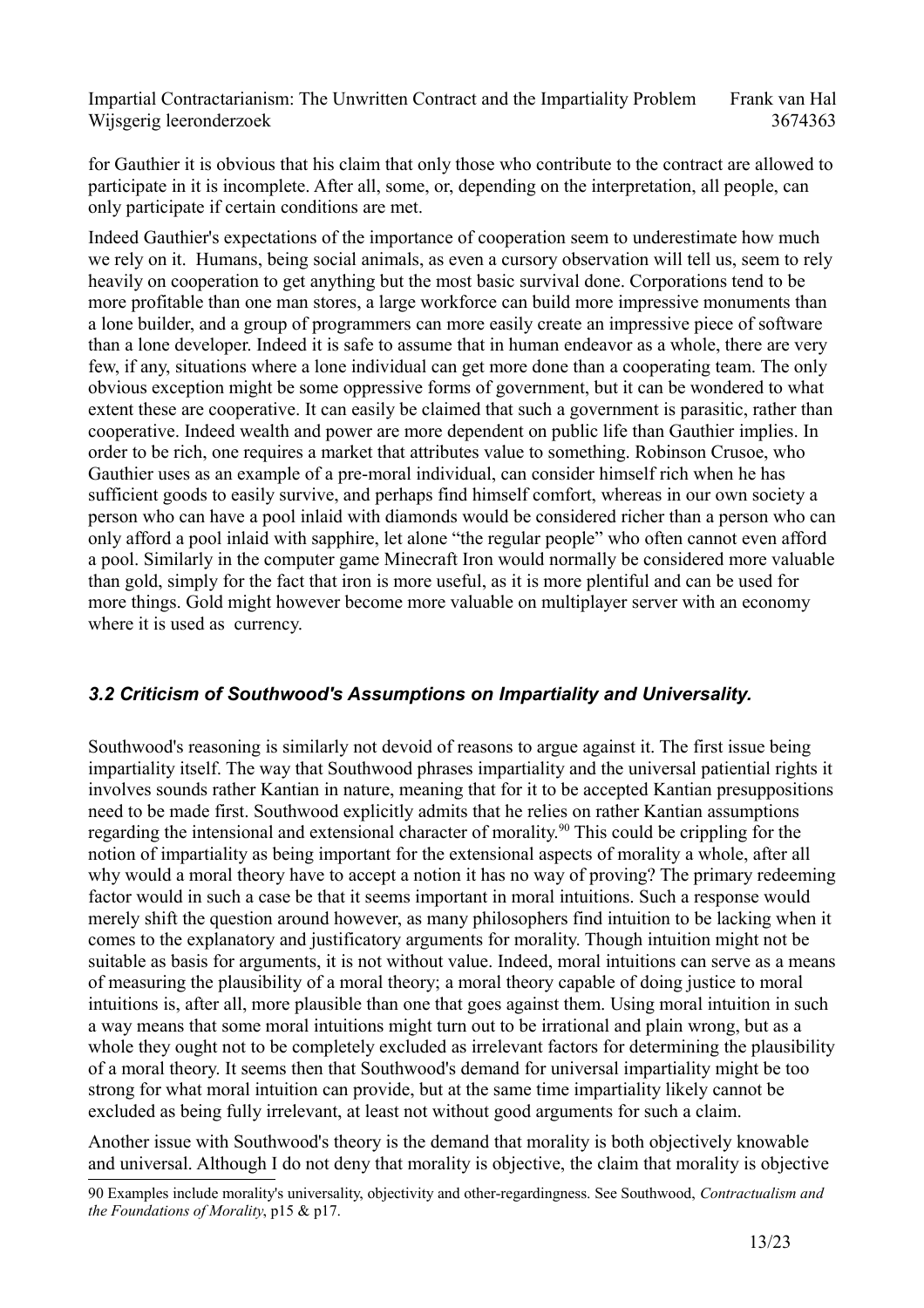is not uncontroversial in ethical and meta-ethical debates. In order to demonstrate that it is indeed objective Southwood will have to provide strong arguments in favor of such a claim, without relying on presuppositions or intuitions.

Universality provides a bigger challenge for moral theories however, especially if they propose a universal content, as Southwood seeks to do. Different societies throughout time and space hold on to different moral codes. It would be rather arrogant to presume certain moral claims to be better than others without an objective basis for such claims, while any claim based on objective facts would only apply to those societies to which these facts apply. Southwood argues, as we have seen, that being affected grants people deliberative citizenship, allowing them to partake in the deliberation used to establish the rules of the deliberative contract. However this does not lead to rules that are necessarily universal, after all there are people that live far away, that are unaffected by moral rules that are in effect right here and now. Yet these people can affect each other, thus giving rise to their own morality right there that might not account for moral situations specific for myself, and with no need to do so because the moral rule in question is incapable of affecting me. This would severely blunt the ability of deliberative contractualism to create a universal morality, since I can be perfectly deliberatively rational without requiring a need to consult people that I cannot affect or be affected by. In order to provide a sound conception of Morality's intensional character Southwood would have to provide a strong arguments for his assumptions.

Southwood's claims against Hobbesian contractarianism, although they have some cogency, seem to be based on a needlessly implausible interpretation of instrumental rationality. As we've seen with the discussion of Gauthier given above, the interpretation of instrumental rationality as subjective is mistaking. It also seems that Southwood sees Hobbesian contractees as being needlessly selfish, as if the contract serves merely as a guideline while still maintaining a maximizing rationality for individual acts. As a result, the Impartiality problem as posed by Southwood relies on the question why individuals would accept certain principles towards other individuals, while this is already enclosed in accepting to partake into the social contract; each individual has the same duties towards each other contractee because of a contract that benefits them, not because following the duties benefits him all the time. The impartiality problem is therefore not a matter of why an individual would assume certain moral rules that are part of a contract, but rather why we ought to include such rules in the contract to begin with. From a practical point of view this would allow for an altruistic interpretation of human nature to satisfy as a justification for impartial contracts, but this answer would be philosophically unsatisfactory.

A further issue with Southwood is that he presupposes some rights as being necessary results from a moral theory. As mentioned above, whether or not I have a certain right under a Hobbesian contract is decided by the fact of other individuals having an interest in accepting the set of rules that includes those rights.<sup>[91](#page-13-0)</sup> This means that I cannot claim any rights of impartiality in a contract that simply does not account for such rights. The moral intuition, regarding innate rights, that Southwood relies on is just too weak for the argument he is trying to make. It also means that unless a society consists almost solely of the two extremes of the truly powerful and the truly powerless, the former will generally have reasons to submit to rules that require them to be impartial, since such rules would safeguard them against the somewhat powerless and somewhat powerful, who can affect the truly powerful. The result here is that the truly powerful would have to decide whether it is beneficial for them to be in society at all, rather than having to decide whether it is beneficial to cooperate with some individuals in it. If stated like this derivative rights need not be as flimsy as

<span id="page-13-0"></span><sup>91</sup> This does not contradict the above paragraph in the slightest, as it still holds that once they do accept the set of rules that grants these rights they need to follow said set of rules and not just those rules that benefit them.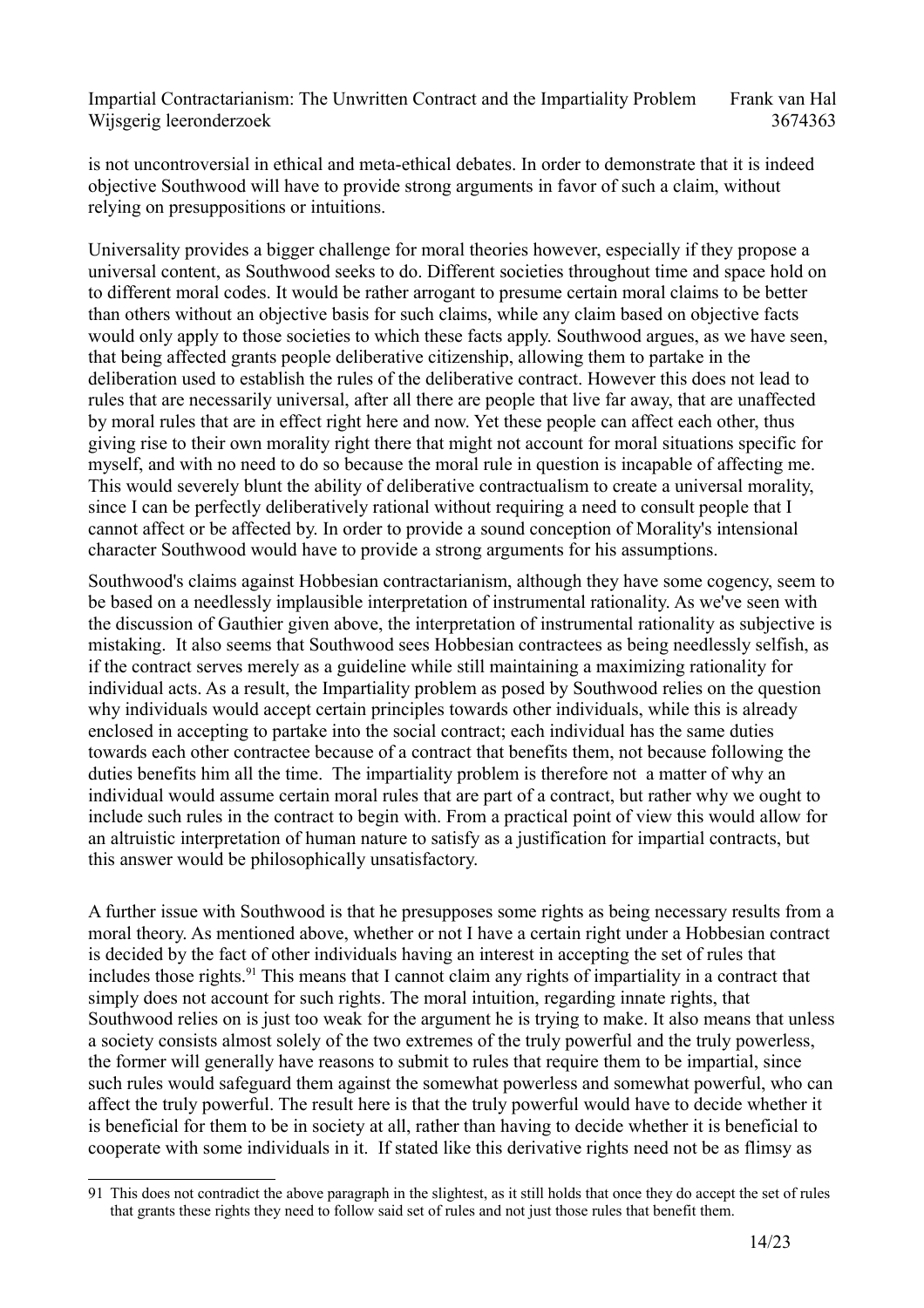Southwood implies, as those that are subject to them do not merely derive their rights from the individuals that care about them, but also from the rights of every other individual in similar circumstances within the same society. The only issue that could remain in such a case would be a scenario in which the truly powerless are even incapable of affecting the somewhat powerless, once again making it an issue of why the society as a whole would make rules that were impartial towards the truly powerless.

Southwood's argument that Gauthier cannot account for the proviso relies on a notion that maximizing rationality and constrained maximization are incompatible. But this is a straw man argument that does not sufficiently take into account the nuances that Gauthier applies to the maximizing rationality. As I have shown in my discussion of Gauthier's arguments, Gauthier goes to great lengths to demonstrate that constrained maximization is in many cases more rational than straightforward maximization, countermanding Southwood's primary argument against the Lockean proviso as providing at least some impartiality to Gauthier's theory, even if this impartiality is not as strong as Southwood demands.

#### *3.3 Criticism of Southwood's Approach to Who affects Whom.*

Southwood's claim that the appeal of contractarianism comes from the idea that those affected by morality contribute to it appears to be inaccurate as well. After all animals and children have moral rights, but it can hardly be argued that they contribute to the moral code. If Southwood's claim that a contractarian theory relies on its ability for those affected by it to define it were true, animals and children would need to have an equal say in it as human adults. Impartiality seems to derive its importance exactly because not everybody affected by the contract forms it. In addition to this, most people are already subject to a moral code the moment they enter a society, regardless of their ability to influence it before entering the society; i.e. If I were to emigrate to another society, the moral code they have there has come to pass without my inference, even though it affects my rights while living there. Instead it seems that the main strength of contractarian theories comes from its ability to justify morality, and our reasons for abiding to it through the way it affects us. The claim that agent based rights remove justification once it is not in my interest to adhere these rights is a point that Southwood makes too quickly. The contract is what gives me a reason to accept a set of rules, and due to me accepting a system, that when adhered works in my favor by increasing cooperation, means that any duties and rights that flow from the system are valid as long as I accept the system as a whole. The mere fact that paying for an insurance is not in my favor is not a reason not to pay, as paying for my insurance means I am insured should something happen. As we have seen, Gauthier provides a similar reasoning for constrained maximization as being rational, further adding that people usually cannot just get away with acting in a way that is not cooperative. Indeed Southwood seems to suggest that instrumental rationality makes the contract an epiphenomenal ruse to hide a selfish act-utilitarian "moral" system.

As discussed above, Southwood sees an inability to explain concepts like guilt and blaming appropriately as a weakness of Hobbesian contractarianism. However this might just be a case of Southwood asking too much, or rather the wrong thing, of an account of morality. To demand that a moral theory has to explain moral feelings, is asking ethics to provide an account of moral psychology, instead of it providing an account of morality and its justification. Describing actual moral psychology is a task for psychology as a science, with the philosophical apparatus being ill equipped to discover the exact functioning of the human psyche. This does not mean that moral theories are incapable of making certain assumptions about the roles of certain psychological states on morality. It merely means that moral theories ought not be incompatible with the existence of moral feelings, even if such feelings prove irrational or epiphenominal to morality. Being incapable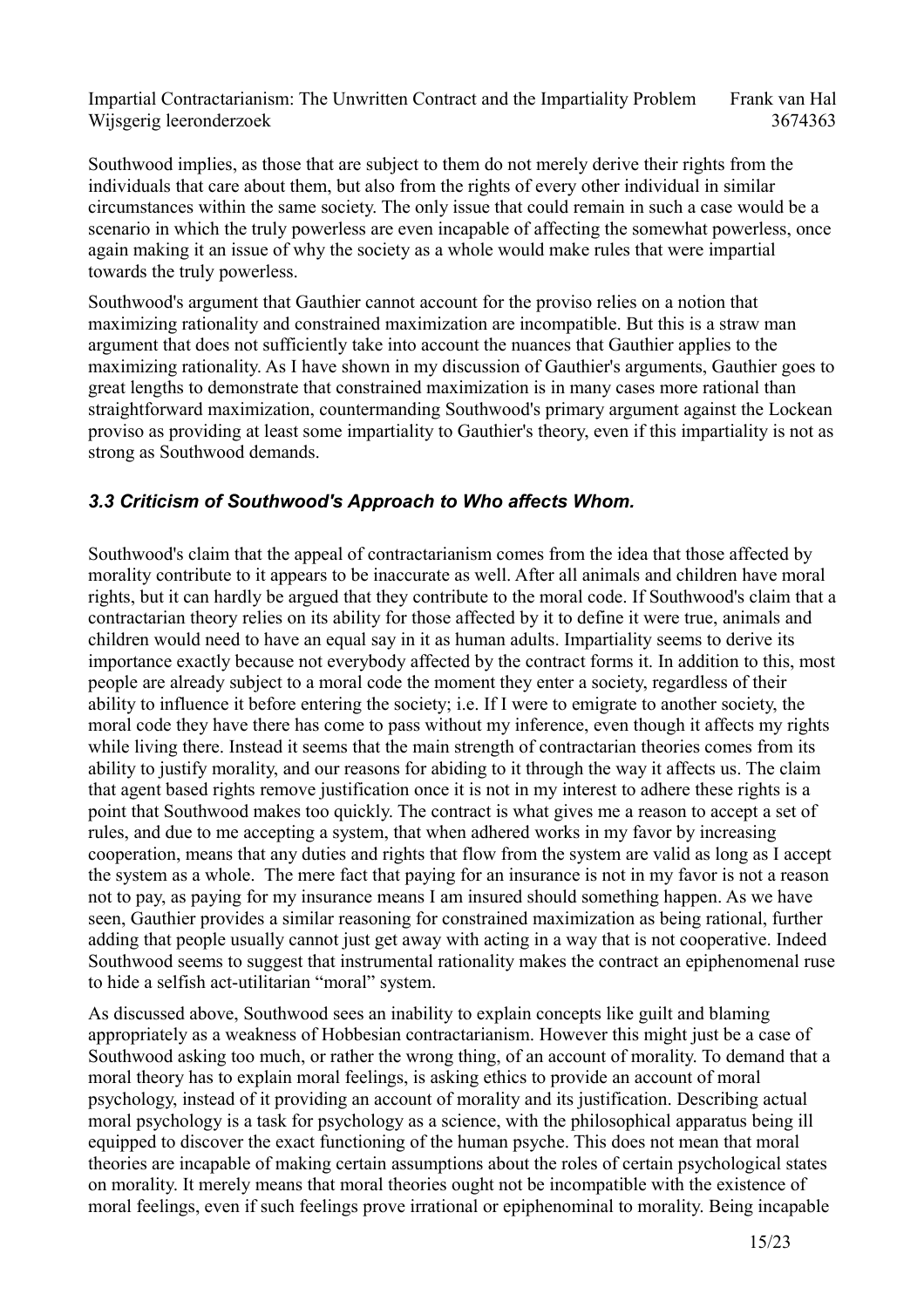of explaining blaming and guilt as rational is not a fault for a moral theory like Hobbesian contractarianism, as it can easily see such emotions as being morally useful while simultaneously considering them explanatorily irrelevant. This means that a moral system might be able to justify such feelings, for example on the grounds that they help enforce the social contract, but that does not mean that this has to be a causal explanation of why we have such feelings to begin with, beyond assumptions about the moral psychology that a human being has. The issue of guilt is furthermore not problematic on the ground that it is other-regarding, as Southwood claims it to be. Gauthier does not exclude the option of moral internalization, and as a result would be quite capable of dealing with the issue. However as mentioned above guilt as moral emotions can be explained equally well through psychological means, with the only demand for a moral theory being that it can at least leave the option of moral feelings open, regardless of how much they contribute to the justification of the moral theory. When regarded as this, a lack of other-regardingness as justification in a moral theory needs not be crippling for a Hobbesian contractarian theory.

#### **4. The Unwritten Contract: Hobbesian Contractarianism as Morally Accurate.**

There are more objections to both Gauthier and Southwood, but these objections are best expressed in the context of an alternative Hobbesian contractarian theory. As a result I will now propose an alternative Hobbesian contractarian theory that I believe to be capable of dealing with the challenge of Impartiality problem, as well as some of the issues posed by both Gauthier and Southwood, by demonstrating that it can accurately, or at least plausibly, describe both the intensional and extensional characteristics we expect from a moral code. In order to achieve my goal of answering the impartiality objection and showing through a plausible Hobbesian social contract theory, I will use Southwood's method of discussing it, paying attention to morality's intensial and extensional aspects. Unlike Southwood and Gauthier however I will try to refrain from making substantive claims about morality, especially where it does not concern intuitions that are not broadly, if not universally, shared between different approaches to morality. Instead I will focus on trying to define a foundation of morality in general.

## *4.1 What it means to be moral.*

In order to propose a plausible moral theory it is a good idea to look at what morality is and why it is important. In fact the theory I will propose seeks to do exactly that; to describe morality and its essential normative aspects, rather than trying to phrase a substantive moral framework. In other words I will try to extensively describe morality's intensional character and foundations in such a way that it allows for the extensional aspects, such as partiality and impartiality, to be filled in in a plausible way, while avoiding making too many claims about the substantive elements of said extensional character.

An important aspect of morality, regardless of its contents, is that a moral code entails certain rights, duties, and similar constraining factors in order to decide whether or not an act is permissible, in other words that it has an extensional character. But even if we determine that morality has an extensional character, we are left with the question what constraints are rational to assume. My claim is that a moral system, no matter what sacrifices it requires from those subject to it, is only rational if these sacrifices or constraints yield something else. As I have argued before, humans are social animals that require cooperation to do more than basic attempts at survival. But in order for cooperation to succeed certain rules are required, preventing harm to the cooperative venture, allowing each to achieve their goals within the cooperation. Therefore I claim that morality is the set of rules required to let a group function.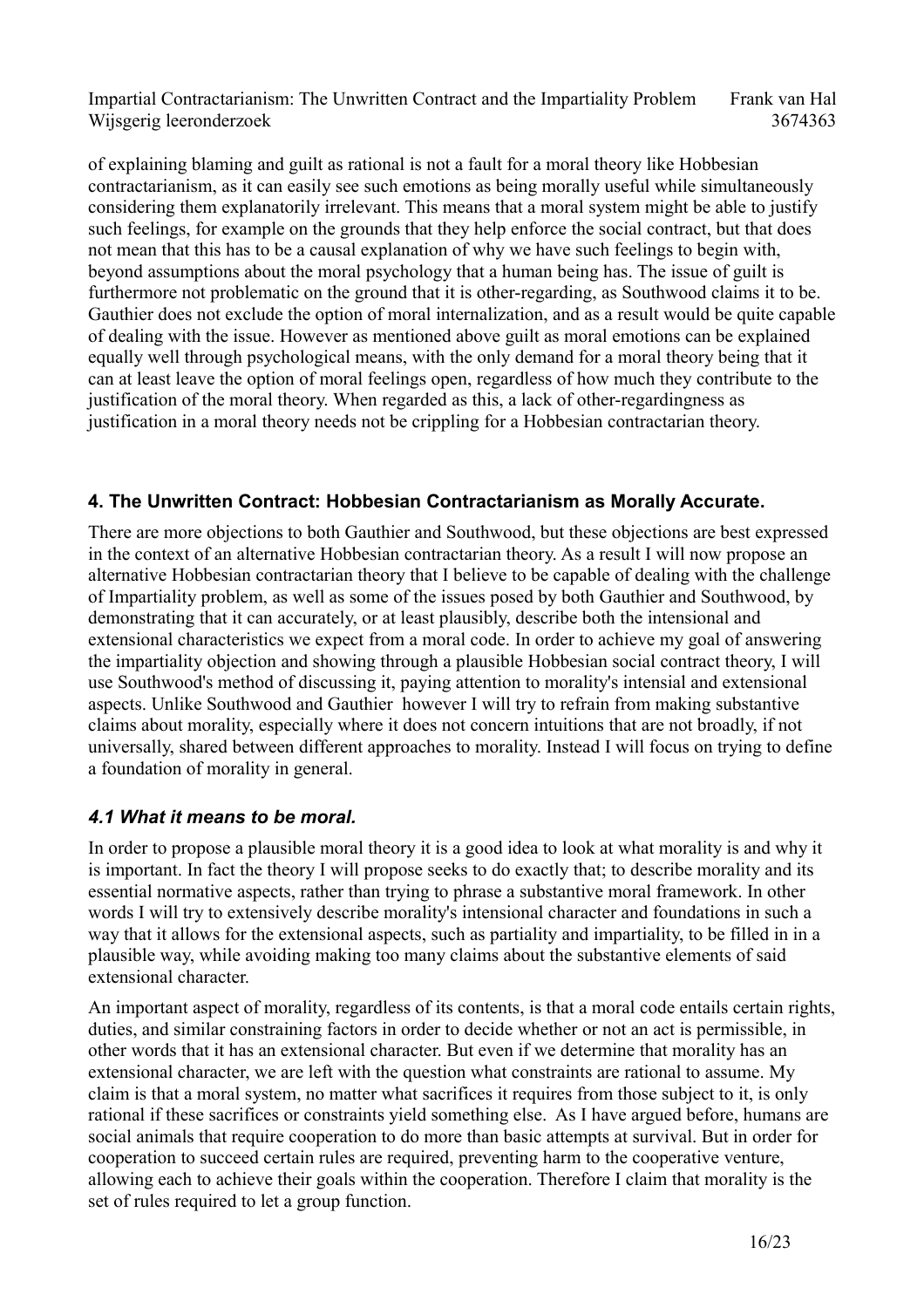Now the word 'group' has a broad meaning which can describe anything from a pair of people to pretty much the entirety of individuals in existence. Although the claim that each group<sup>[92](#page-16-0)</sup> has its own moral code might seem odd at first, it is not contradictory to how morality works, and it can even explain moral partiality. Groups are not mutually exclusive, a person can, at the same time, have a group of friends, a family, a group of colleagues, they can be a member of a religious community, an inhabitant of a city, a citizen of a country, etc. These groups can demand different things of the individual and provide specific benefits in return. An agent might have obligations to her friends and family to help out in times of need, to her church not to blaspheme and to her nation to pay taxes and take up arms in its defense. A person's allegiance to different groups can even cause conflicts in such situations, requiring them to decide what group they value more in specific situations. An example of such a moral conflict might be the choice between being a member of an orthodox parish which considers homosexuality to be a sin, and a friend who happens to be a homosexual in which case the agent would have to decide between whether they value their friendship more than they value adhering that particular parish' beliefs. It is only when a specific group demands of the agent that they owe allegiance only to the group and no other groups that things can become problematic, and in such a case we can speak of a cult. The stereotypical religious cult is an example of this, forcing those who join it to forsake their allegiance to any government, friends and even family that do not share the cult's beliefs.

For a group to function two things are necessary: A) The group must be maintained in such a way that it can continue to function. And B) The members that make up the group must not be harmed in their functioning in the group. This leads, in combination with the above paragraph, to the consequentialist conclusion that what is morally permissible for a group is that which is not harmful to the functioning of the group or its members.<sup>[93](#page-16-1)</sup> However, although this consequentialist theory gives us an objective ground from which to judge what is morally right or wrong for a specific group, such judgments require an exact knowledge of what actions will have what effects. Here we run into an issue for human beings, since , although they are often capable of making some a priory estimates on how things will turn out, they cannot be certain until it has happened. Furthermore, history is rife with examples of people misjudging what is best for their society and its members. In other words consequentialism alone can only provide an explanation of how acts can be judged, it does not provide us with a moral code to adhere, or a reason to adhere it; i.e. consequentialism alone fails to provide a moral theory that is normatively adequate, which, as we have seen above, Southwood is willing to grant. It is here that Hobbesian contractarianism comes into play.

## *4.2 The Social Contract*

In order to better explain what the role of contractarianism is in this theory, let us turn to a moral skeptic. The moral skeptic might ask a question what reason he has to be moral. Surely he sees that people are social beings and that they get a lot done in a cooperative setting, but that does not answer the question why he should be moral. To answer this question we must ask the moral skeptic several questions: the first is what he gains from being part of society, or any other group. Second he must ask himself whether he would prefer a situation where this group does not exist. This latter question might appear a bit severe, but it is very much an implication of moral behavior. Moral behavior as I have noted before exists in order to let a group function, and a group must as a result

<span id="page-16-0"></span><sup>92</sup> At least those groups that are cooperative in nature, rather than just a collection of individuals that happen to share similar characteristics.

<span id="page-16-1"></span><sup>93</sup> This way of phrasing it also prevents issues like torturing people for the amusement of others becoming or appearing to become morally permissible, since this does not prevent harm, it merely creates benefit. In other words it allows for the establishment of a Lockean proviso. However the fact that people may not be harmed in their functioning also means that it is permissible to ask sacrifices for the greater good, while simultaneously limiting what sacrifices can be demanded.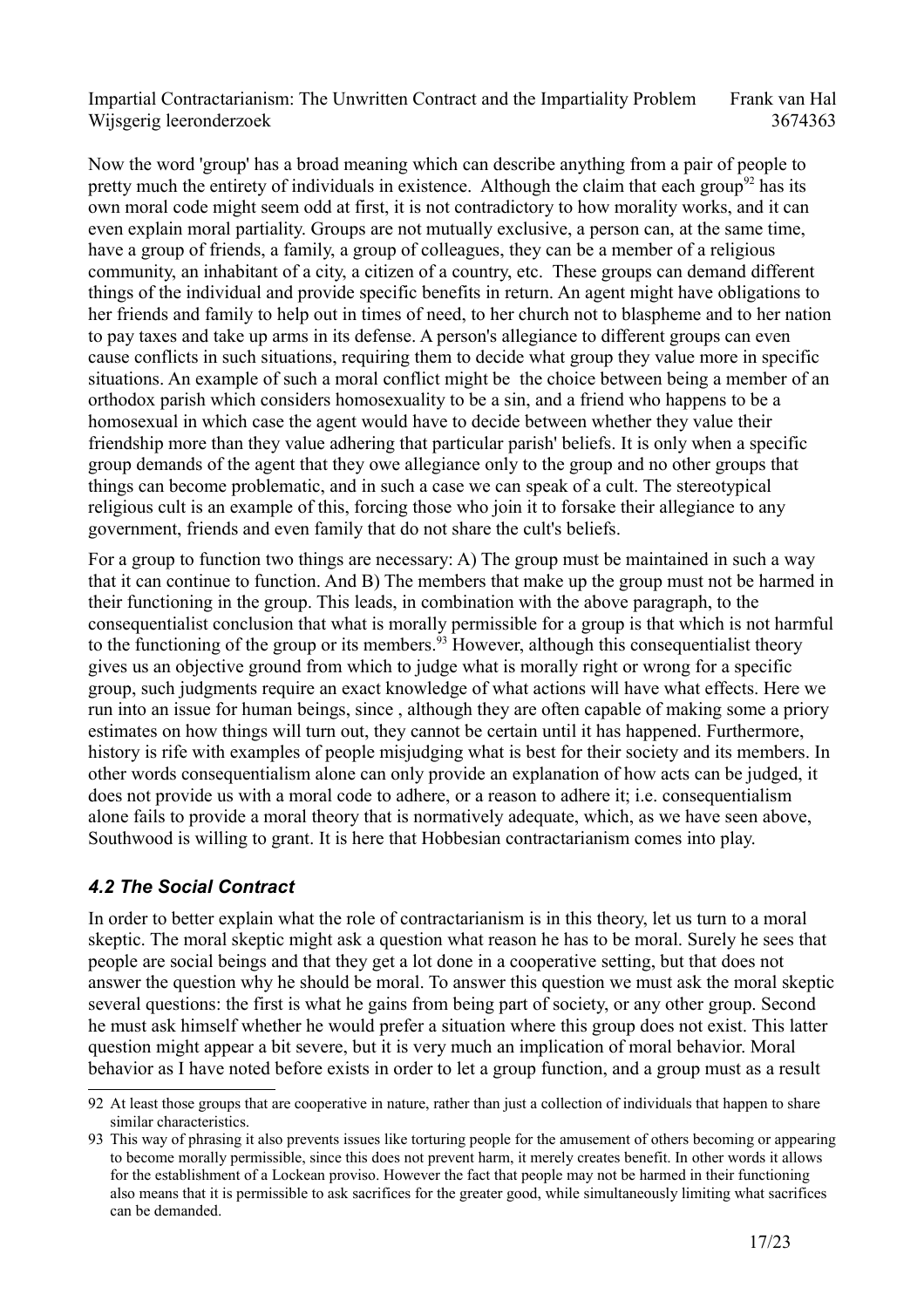be maintained. Maintaining moral behavior requires both that the vast majority of agents act minimally moral and that those who do not act morally are subject to sanctions in order to minimize damage to the group. How large the amount of people that acts in accordance with morality has to be, and what sort of rules they must adhere to, depends on the nature of the group. Where a murder probably will not cause a society to collapse, a friendship is far less likely to survive it. Since each agent, as an agent, is first and foremost responsible for her own actions, and she has to make sure these actions are not harmful to the groups she a part of, no matter her motivations for these actions. In other words, it is up to the preference of the individual to decide whether she wants to be a part of a group, but once this preference is decided it becomes in her interest to act in accordance with the group in a way that facilitates the functioning of the group. This means that once an agent decides to act morally, her actions must become group-directed, rather than being merely agentdirected. This normativity is not merely reason giving to the moral skeptic, but reason giving in such a way that it constrains her ability to maximize her own interests all the time, in favor of maintaining the group, which provides a greater net benefit.

The above explanation, although providing a form of normativity that I expect to be intensionally sufficient,<sup>[94](#page-17-0)</sup> does not yet provide us with a moral contract. The contract mostly comes into its own when looking at the substantive aspects of a moral code. Just as each group requires that its members adhere to the rules required to make it function, it relies on its members to make these rules. Each member of the group that is capable of contributing to the cooperation can express their interpretations on what is harmful or beneficial for the group, and once a certain critical mass is reached on what is permissible it can be incorporated as a moral rule in the cooperation. This is how the social contract is formed, as a result of cooperation between members who contribute to the norms. Once the normative system is established each member faces the choice of confirming to the rules, leaving the cooperation or facing the consequences.

It might be objected that it is not always easy to leave a certain group. This, however, does not have to be problematic, since I have never claimed that it needs to be easy. A person might isolate themselves in an uninhabited area, move to another, more suitable group, or even commit suicide, but it is up to the person whether the costs of leaving the group weigh up to the costs of remaining in a group and minimally conforming to it. Another objection is that this implies that moral codes are established solely by a majority. This objection can be answered in two ways however: The first response is that moral codes are not necessarily established through a majority but rather by a critical mass, the exact nature of which requires a sociological study that goes well beyond the confines of this paper. This critical mass might even be subject to more partiality, allowing some individuals to exert more influence in it than others, it might also require unanimity or near unanimity. This however leads to the second point that states that the contract merely establishes what sort of substantive assumptions are made about what is harmful or beneficial to the group, as well as a as which rules flow from this, what is ultimately moral however is what actually turns out to be moral for the group, which, as I have claimed before, is only knowable a posteriori. Since people can change their minds, the contract is mutable and norms and moral rules will shift as new norms reach critical mass, while old norms lose it.

As noted above the exact moral code is defined by the actual members of the group, and it follows that it affects all members of that group in the same way. After all the basis of morality demands that harm to the functioning of members of the group, or the group as a whole, is avoided. In a case where discrimination or other situations where morality is highly partial between several groups, is morally accepted this implies that rather than having a single group the situation consists of two different groups that are in contact with each other. This might sound a lot like moral relativism,

<span id="page-17-0"></span><sup>94</sup> In other words, it provides the right kind and the right amount of normativity for morality as I describe it in this paper.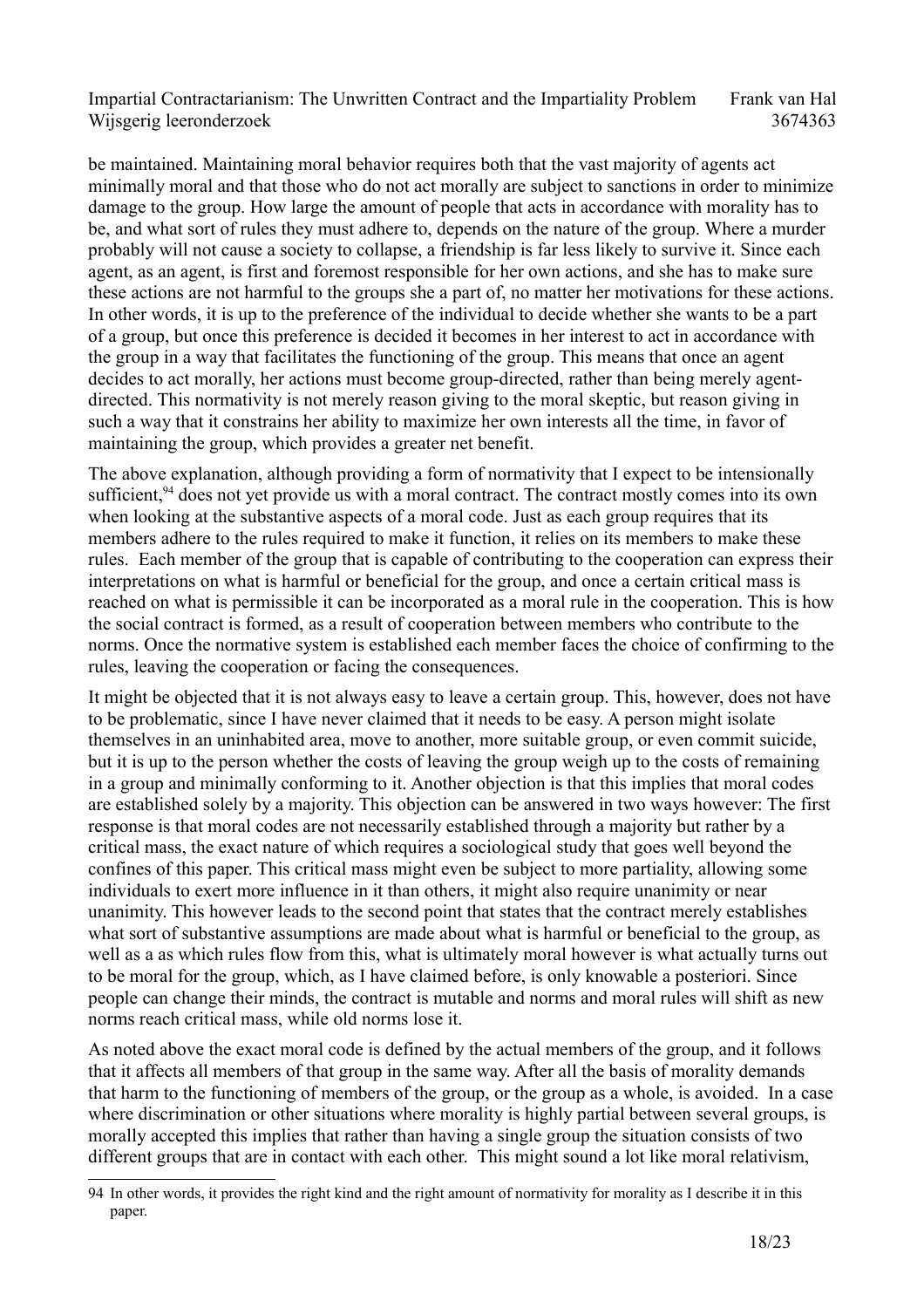but I seek to give a description of morality in general, without making substantive claims about moral contents. The group does not consider itself to be immoral, even if an outsider considers the division they create between themselves and other groups as based on morally irrelevant assumptions. Since the contract exists between actual members that can affect each other, there are constraints on how universal morality can and has to be, not unlike what I have noted about Southwood above. It would not be wrong to torture a unicorn or to decapitate the king of France, simply because the simple facts that unicorns do not exist and that France is a republic, so it has no king. Similarly, since the Spanish and the Arawak did not have any contact or even ability to contact each other prior to Columbus' first voyage in 1492, they did not have any ability to be moral towards each other. It was only after the Spanish came into contact with the Arawak that cooperative moral norms could be, and indeed were, established by forming a group of people that shared the same lands who kept the peace by adhering certain norms. In other words they established an Unwritten Contract, at least until the destruction of Fort Navidad at the hands of the Taino Arawak. This also demonstrates that the social contract does not merely occur between individuals, but can also occur between groups, demanding that members of either group treat members of the other group in accordance with the moral duties established between the groups.

#### *4.3 Impartiality: dealing with extensional aspects of morality in a non-substantive theory.*

The issue of impartiality, although partially covered by the fact that, once included in a group, each member of the group has to prevent harm to the functioning of the group and its members, still lingers though. We have yet to see reasons why we would include atypical persons such as the severely handicapped into a group to begin with. There are also issues concerning the inclusion of those who cannot partake in the contract, but to who or which rights might still be attributed, such as animals. And finally we face an issue of contracts between groups, after all what reason does a stronger group have to respect a weaker one? These are of course not the only issues the Unwritten Contract faces so far. I will briefly discuss some examples, together with some other issues faced or brought up by Southwood and Gauthier below. By doing so I will attempt to show that the Unwritten Contract can accurately describe the demand that morality is not to be selfish, but has to give those subject to it legitimate expectations towards moral agents; in other words that the Unwitten contract can place plausible constraints on both partiality and impartiality.

As discussed above one of the reasons Gauthier chooses preferences over interests is because the two do not always coincide. I fully admit that there is no interest if there is not at least some preference for said interest. However the mere fact that interests are derived from preferences does not make them explanatorily epiphenomenal or obsolete. As argued by Peter Railton in his essay on "Moral Realism", interests provide an objective standpoint from which ethics can be derived.<sup>[95](#page-18-0)</sup> Railton argues, much in the vein of what I have stated above, that interests can be derived through an instrumental approach, such as with the example of the rocket scientist discussed above. In this respect I differ from Gauthier as described above, making my theory capable of accounting for an objective morality which independent of individual preferences, at least insofar as preferences lead to instrumental interests. The only way in which morality is dependent on preferences is that an agent needs to want to conform to society, with morality itself being derived from the instrumental interests that flow from wanting to belong to said society. That these interests and other preferences can diverge is not as problematic as Gauthier makes it to be, as shown by the irrationality of addiction as displayed above.

The Unwritten Contract and its consequentialist elements provide a way in which interests can be

<span id="page-18-0"></span><sup>95</sup> Peter Railton, "Moral Realism", *Foundations of Ethics, An Anthology* (ed. Russ Schafer-Landaeu and Terence Cuneo), (Malden: Blackwell Publishing, 2007), pp186-204.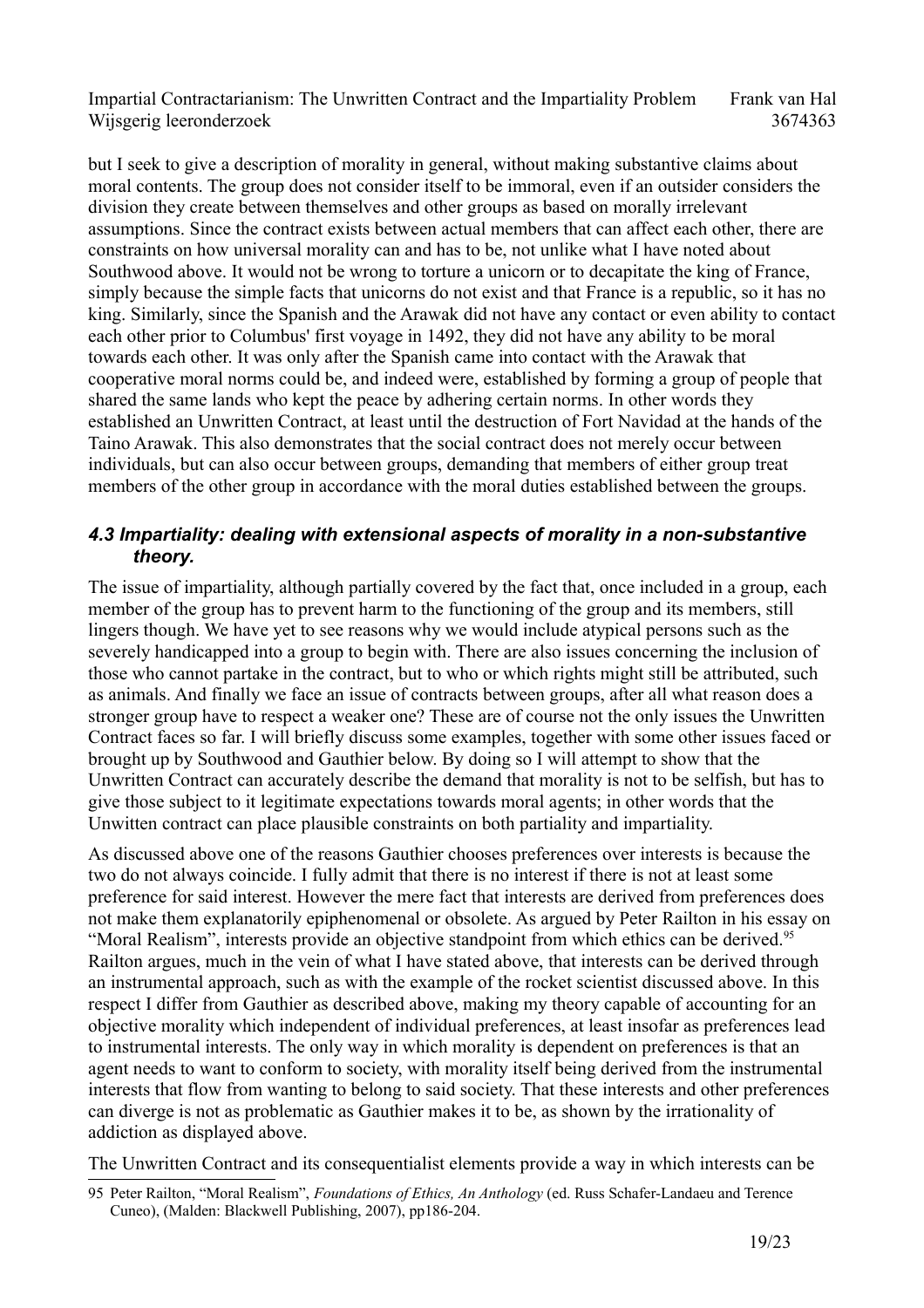judged; interests can correspond with situations in which individuals can either function at least as well as before or be hampered in their functioning. This means that the maximization of preferences as displayed by Gauthier, at least the straightforward maximization of preferences that Southwood ascribes to Hobbesian contractarianism does not have to be morally right. By basing morality on interests we avoid the risk of being accused of going for straightforward maximization, as the only maximization of preferences that is allowed by an interest-based morality is constrained maximization. Ultimately morality is uncaring about whether or not we achieve what we prefer, as long as we do not damage the ability of others to function in the group.<sup>[96](#page-19-0)</sup>

Several issues remain when it comes to impartiality though. Despite being objective the rights are still morally contingent. As discussed above this is not necessarily problematic, as even Southwood, who seeks a universal morality, rejects the notion of morality needing to avoid contingencies at all costs. But unlike Southwood's deliberative contractualism the consequentialist elements of an Unwritten Contract are capable of dealing with taboos that are not, or at least less contingent; under the condition that these taboos concern acts that are detrimental for any form of cooperation.

As mentioned above Southwood mentions two types of partiality with which his theory of deliberative contractualism is capable of dealing, de jure and de facto partiality. Southwood's approach seems to have one issue however, he does not seem to be able to account of partial duties, special obligations. The Unwritten Contract on the other hand is quite capable of both accounting and limiting partial duties. As I have argued above, the Unwritten Contract accounts for partiality through the existence of overlapping groups, each of which attribute its members rights and duties that accumulate together. I have also argued that a group can have a subdivision of groups in it. Combining both of these factors we are capable of accounting both for obligations of partiality and impartiality. For example though all inhabitants of a country can be expected to have obligations towards family and friends they associate<sup>[97](#page-19-1)</sup> with, politicians form a special group within society with special obligations to not benefit their friends and family over other citizens, insofar as their duties as politicians are concerned.

The partiality within groups can even provide a solution against being overly impartial, a situation discussed by Southwood.<sup>[98](#page-19-2)</sup> Southwood discusses a situation not unlike the Singer Solution, which demands not only that we are impartial, but spend as much of our spare time and resources as possible on improving the life of the impoverished.<sup>[99](#page-19-3)</sup> Since we are part of several groups which each have their own moral demands in order to let them function, we cannot merely spend all of our time and resources improving the lives of strangers completely unknown to us. If we were to focus all our resources on aiding the largest possible amount of humans, other groups we are part of such as friendships, families, religious congregations, etc. would suffer as a result. A member of such groups could no longer function as a member if they were to follow the Singer Solution, essentially making those who do follow the Singer Solution part of a cult of humanity. Furthermore such a

<span id="page-19-0"></span><sup>96</sup> Professor Katrien Schaubroeck pointed out to me that this interpretation of interests over preferences might result in paternalism becoming morally acceptable, a situation that is objectionable to both Kantian thinkers and many defenders of negative freedom. For paternalism to be morally objectionable however, several substantive claims about morality have to be assumed, such as, for example, the substantive conception of agency in Kantian thought. As stated above however, I do not seek to make substantive claims about morality in this paper. It is however safe to assume that if a substantive claim about morality were to defend paternalism, it would find paternalism to only be permissible insofar it would not inhibit the functioning of the society or its members about which this claim was made.

<span id="page-19-1"></span><sup>97</sup> I say associate with mostly because it would be odd to presuppose duties towards family members that have broken off contact.

<span id="page-19-2"></span><sup>98</sup> Southwood, *Contractualism and the Foundations of Morality*, p161.

<span id="page-19-3"></span><sup>99</sup> For the Singer solution, see Peter Singer, "The Singer Solution to World Poverty", *The Utilitarian,*<URL[=http://www.utilitarian.net/singer/by/19990905.htm>](http://www.utilitarian.net/singer/by/19990905.htm) (viewed 17-5-2013)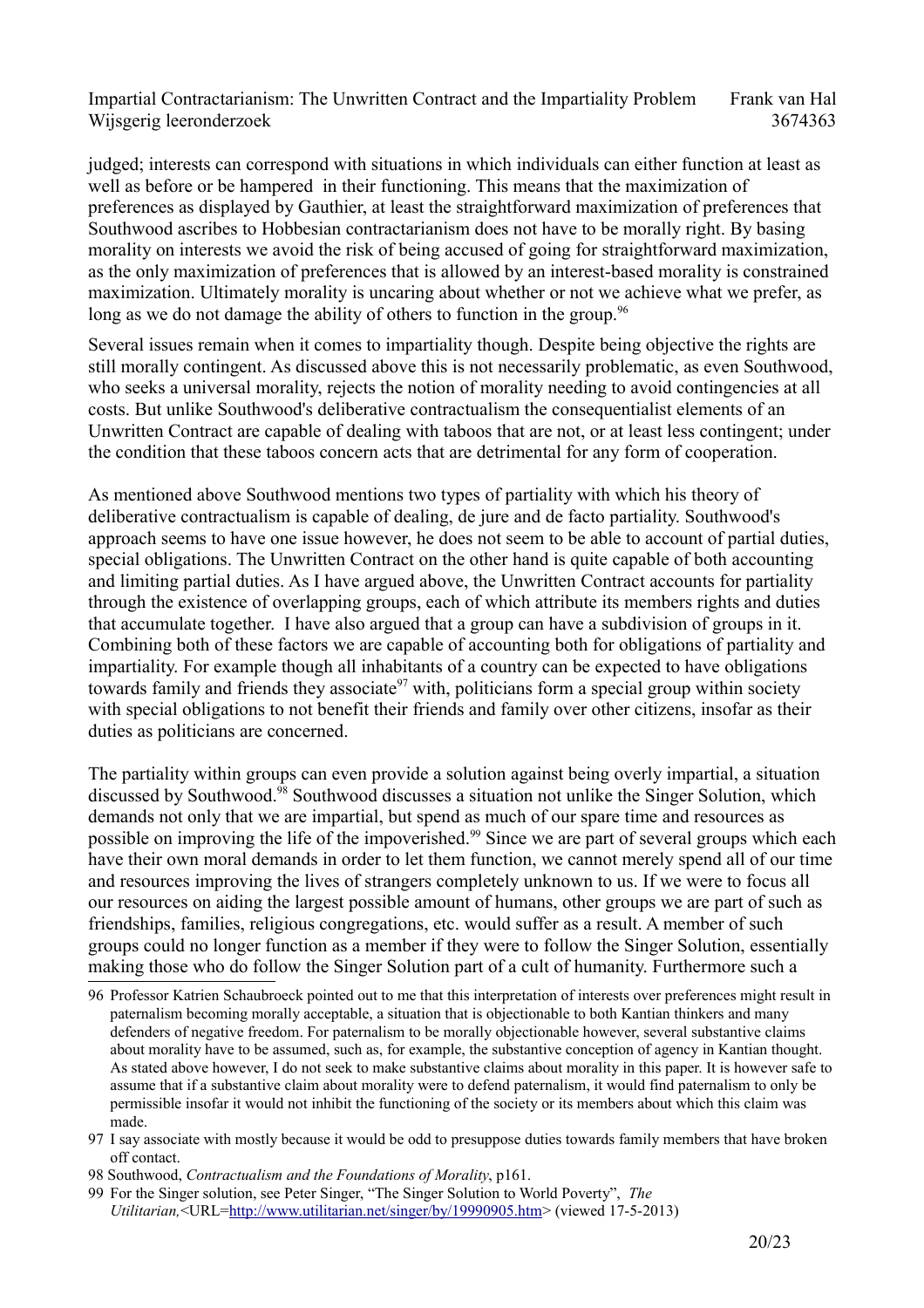Singer Solution goes beyond our moral duties not to harm others in their functioning, presupposing a substantive moral duty towards all people, not merely those we affect.

This leads us to a point where the impartiality problem becomes glaring. How can an Unwritten Contract account for impartiality at all if all moral duties are partial in nature? In the next few paragraphs I will argue that impartiality is not as stringent a criterion for moral accuracy as Southwood assumes. I have already discussed that moral rules within groups are essentially impartial when it comes to factors irrelevant to the functioning in a group. I have also argued that for morality to work it needs not be universally impartial, but it must, at the very least, not discount impartiality as irrational. This leads us to the issue of impartiality boiling down to something I have claimed before: the issue is not why individuals would accept a moral code that demands impartiality, but why the moral code should accept a substance of impartiality at all. For those who, through a small amount of aid, can create a net benefit for society are not problematic. If a person with a light handicap can function normally in a society when they have access to certain facilities, such as laws against discrimination, tools that aid them, and affordable healthcare, not helping them will cause more harm to a society, whereas helping them will not. After all, if they do not have this aid they cannot function in the society, being parasitic to the situation, whereas with aid they can contribute as much as other members.

The greater issue comes for accepting principles of impartiality towards atypical persons that can never, and have never been able to, function in society. There are several options available, each relying on a substantive choice by a society to sacrifice some means to grant atypical persons rights. These options are not mutually exclusive, and a society can rely on multiple of these options together to rationalize a choice for impartiality The first solution is prudential in nature: since not everybody is capable of functioning to the same amount, you need contingency plans for those who cannot function as well as others. In some cases atypical persons will only be able to function insofar as they live without suffering, which would grant them rights against suffering and neglect. If stated like this, the moral imperative behind the Unwritten Contract would be changed to "The group and its members are not to be harmed in their functioning so far as they can function." Which would allow for affective rights not only towards atypical persons but also towards animals. This sort of prudential reasoning would also account for people who become incapable of fully functioning, or who come from outside of the group, since such people could be a danger to the society or its members if they were able to affect it without moral constraints in place.

A second option is affective in nature: Atypical persons incapable of functioning in a society are not only incapable of functioning themselves, but also inhibit the functioning of others. They require care, nourishment, attention and sometimes even restraining, which takes away from the ability of their caretakers to function in society. Unless these atypical persons opt-out of society, it is in the interest of the caretakers to be supported in their role through rights to care and support for their atypical charges, a minor sacrifice spread across a group does not inhibit the functioning of the members of the group, but prevents the caretakers from suffering in their functionality in the group. The mere fact that these people are dependent of the group in order to function does not deny them their rights; any role that is derived from cooperation is dependent on that cooperation. A rich CEO depends on his company, the economy and that which allows both these factors to exist in order to function as a CEO. If he were stranded outside of society, say somewhere on the African savannah, he would quickly find that nature and the predators that reside there are particularly uncaring about wealth, social status and the support of shareholders.

A third option, which is closely related to the second one is that all rights are derivative; each person's rights in a group are dependent on them being a part of said group. If a total stranger were to call me with the question why I have not visited them in hospital yet, I could quite rightfully reply that since they are neither a friend, a family member or even an acquaintance I am under no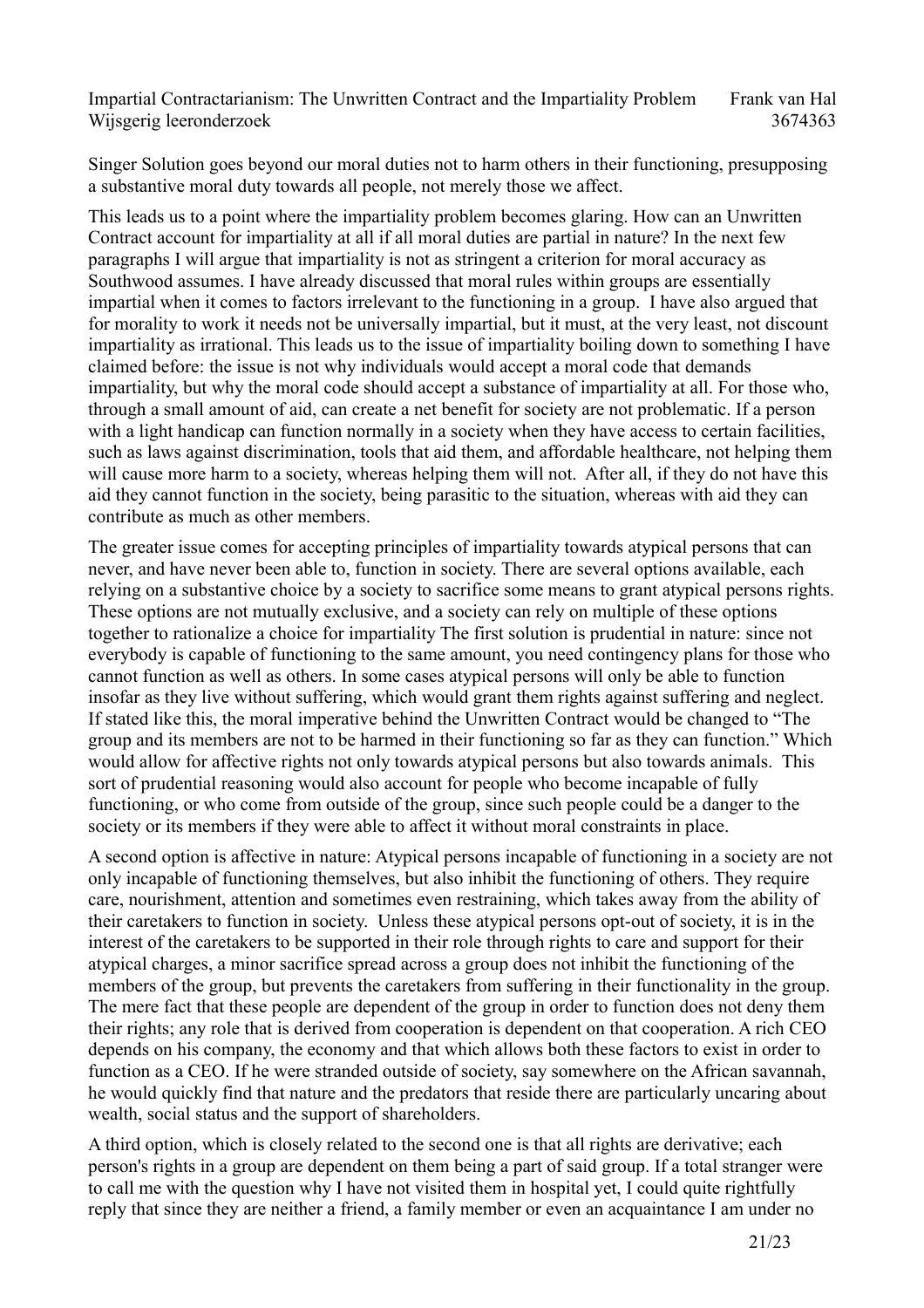obligation to visit them; though I could equally well visit them out of some altruistic preference to alleviate the loneliness of this person that is in a hospital. A result of this third solution would be that as long as a critical mass of people wanted to grant a right on altruistic grounds, or even because they required something from someone that would benefit from such rights, there would be no reason for such a right to be worth any less than any other rights. In such a case Southwood's objection against derivative rights would be void, since it would imply all rights are void. It can easily be argued that any contractarian theory, be it Hobbesian, Kantian or deliberative would be hard pressed to avoid this third option, since, provided they are not circular, they all derive the rights people have from a social contract, be it between actual or hypothetical people. All of the three options discussed above however lead to contractarianism being capable of providing and limiting partiality in such a way that the extensional character of morality can be sufficiently explained, even if full impartiality, as supposed by Southwood, remains out of its reach.

One issue that plays when discussing impartiality in a contractarian is that of harm to society, and it is easy to see monetary harm as an important example of this. To show that monetary harm is not the most important form of harm a society can suffer, let us turn to a common argument used against egalitarian economic theories like communism. The argument in question states that if each person gets exactly the same reward for their work, regardless of the work being done people will lose motivation to do certain work. This harm done to the group would in such a case not be monetary in nature, since the amount of money made is assumed to be roughly the same for the sake of this argument. The issue is that a lack of motivation is harmful for the functioning of the group. As a result it might be possible that certain harms will cause less damage to functioning than others. A more exact analysis of what harms cause which damage to the functioning of the group and its members is beyond the scope of this paper however, and might well be too dependent on the situation to have a definitive answer available.

## **Conclusion**

Although the Unwritten Contract is not capable of making impartiality a requirement for all moral codes, it does show that impartiality does not have to be rejected either. If my theory is correct however, impartiality is not necessarily required for a proper explanation of morality's extensional character, rather it depends on the substantive nature of the moral code. This, as has been discussed above, also has implications for the universality of morality. Southwood's claim that morality is universal would hold if what is right for a group is indeed dependent on contingent facts about what rules the group requires for itself and its members to function. The argument that there are multiple overlapping groups that each have their own moral codes further enhances the need to reject complete impartiality, since it makes partial duties much more prominent. On the other hand the need for groups to function, also means that partial duties, as far as they concern others in the same group, still require some degree of impartiality.

We have seen that Southwood and Gauthier each have their own reasons to respectively accept and reject the impartiality problem. Gauthier, basing his moral theory on the maximization of preferences with minimal constraints where possible, rejects impartiality as unnecessary for morality. As discussed above, this does not mean that he argues for complete pursuit of self-interest at the cost of morality however, as he argues that constrained maximization allows for cooperative ventures that allow a greater maximization of preferences for all those involved. Southwood on the other hand argues for a universal moral code based on deliberation with all those involved, which requires complete impartiality for those involved. To this end Southwood criticizes Hobbesian contractarianism which is incapable of providing such a universal moral code.